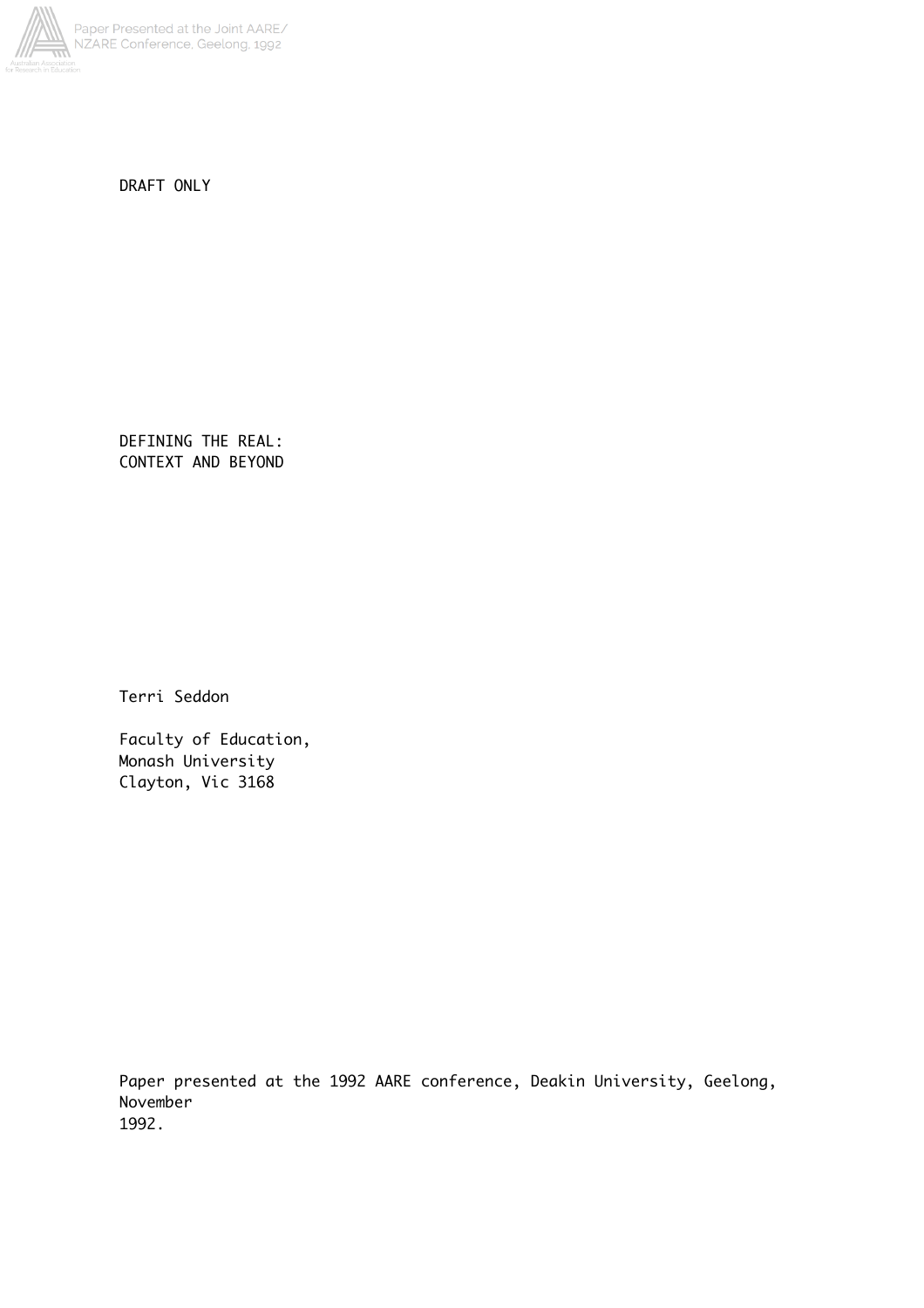

DEFINING THE REAL: CONTEXT AND BEYOND

Context is a very frequently used term in education. In everyday talk, in policy, pedagogy and research, we are told about `the context of ...', `contextual influences on ...'. Researchers report on `contextual analyses' and note the trend to `contextualism' (Poole, 1980). In some tertiary institutions there are even administrative groupings and courses called `Contextual Studies'.

`Context' is also central to many current discussions of educational restructuring. The controversial US book Politics, Markets and America's Schools (Chubb and Moe, 1990) for example, targets the context of schooling. The authors reiterate the claims that American schools are failing and must be reformed. But, they argue, the current movements for reform can only fail because they tinker with the practices of schooling instead of tackling the fundamental cause of ineffective schooling: It is our view that all schools are shaped in pervasive and subtle ways by their institutional settings, and that the kind of organisations they become and how

effectively they perform are largely reflections of the institutional contexts within which they operate.

Moe, 1990:2)

(Chubb and

Their case is that the context of US schooling must be changed in order to change the performance of schools. Tear down the existing institutions of educational governance, the institutions of democratic politics It is not clear in their account how the institutions of democratic politics differ from the institutions of democracy, nor whether the dissolution of the former would also mean a dissolution of the latter. and the coercive power of public authority, which constitute `the one best system' and produce stifling bureaucracy. Replace them with a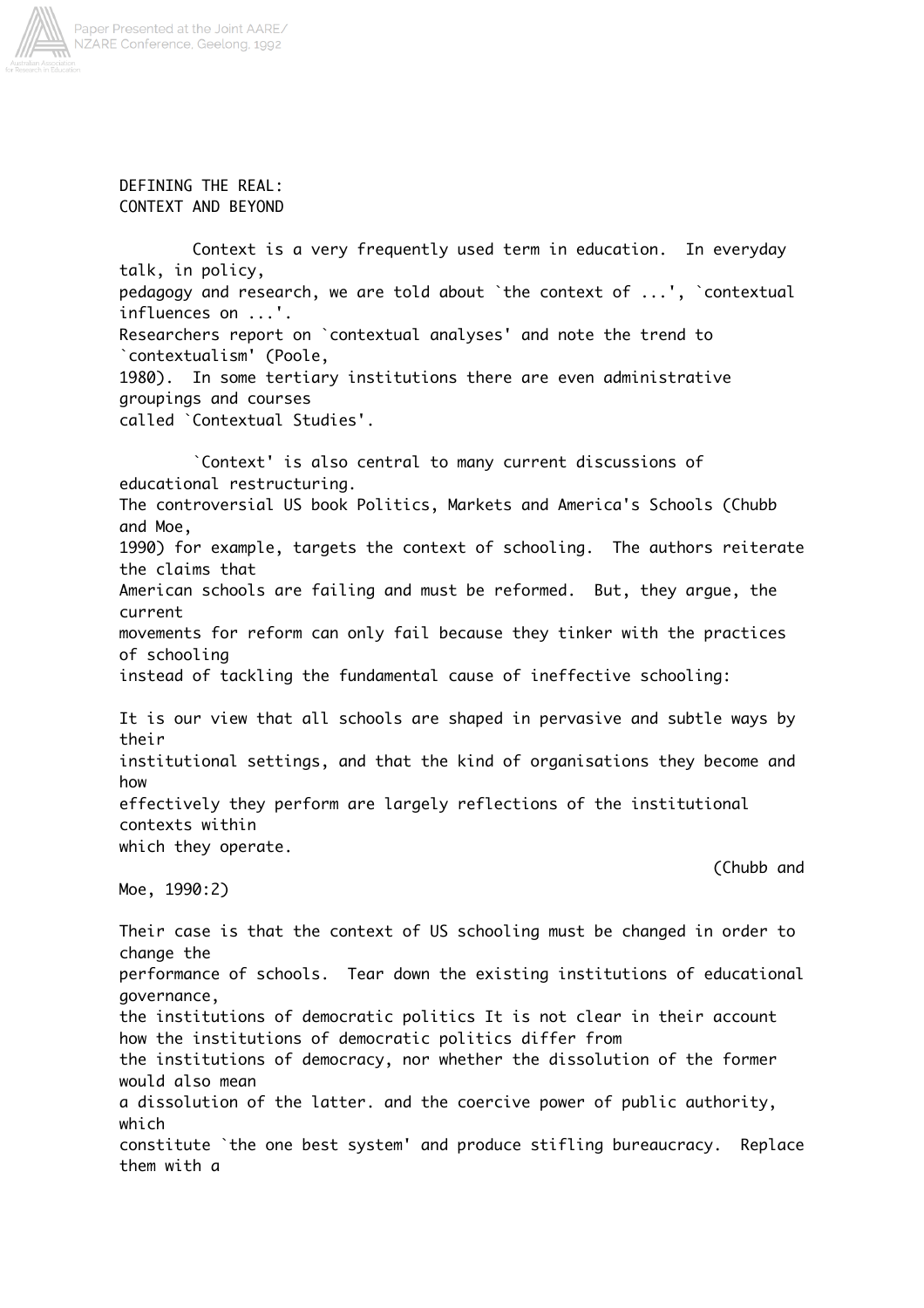

market system which will create autonomous, decentralised and effective schools.

The everyday significance of context is echoed in educational research. The impression that there is now more attention to `context' is born out in the literature.

A search of material published in three five year periods, 1966-70, 1976-80 and 1986-90, listed on the ERIC data base on CD-ROM shows that context has been used increasingly over the three publication periods. Table 1 shows the percentage of entries in different fields that used `context' either in the entry as a whole, or in the title. There is, of course, substantial scope for error in these frequency counts because of the way the data base is constructed, but it does give some indication of a research trend.

TABLE 1 IN HERE

\_\_\_\_\_\_\_\_\_\_\_\_\_\_\_\_\_\_\_\_\_\_\_\_\_\_\_\_\_\_\_\_\_\_\_\_\_\_\_\_\_\_

\_\_\_\_\_\_\_\_\_\_\_\_\_\_\_\_\_\_\_\_\_\_\_\_\_\_\_\_\_\_\_\_\_\_\_\_\_\_\_\_\_\_\_

publication periods the use of `context' has increased and most markedly in the 1980s. Secondly, the increased use of `context' is greater in titles where the challenge is always to carefully select a small number of key words which best capture a significant feature or orientation of the publication. The implication is that authors are flagging a quite conscious focus on `context', although the scope of this focus is difficult to define. Finally, in some fields of educational inquiry, comparative education, language and to some extent psychology, there has been a long history of using `context'. However, the trend has now been generalised well beyond these `early user' fields. Now, no field is exempt from the use of `context'. The trend is evident even in philosophy which tends to be abstracted from day to day educational issues.

The table shows that firstly, across all fields over the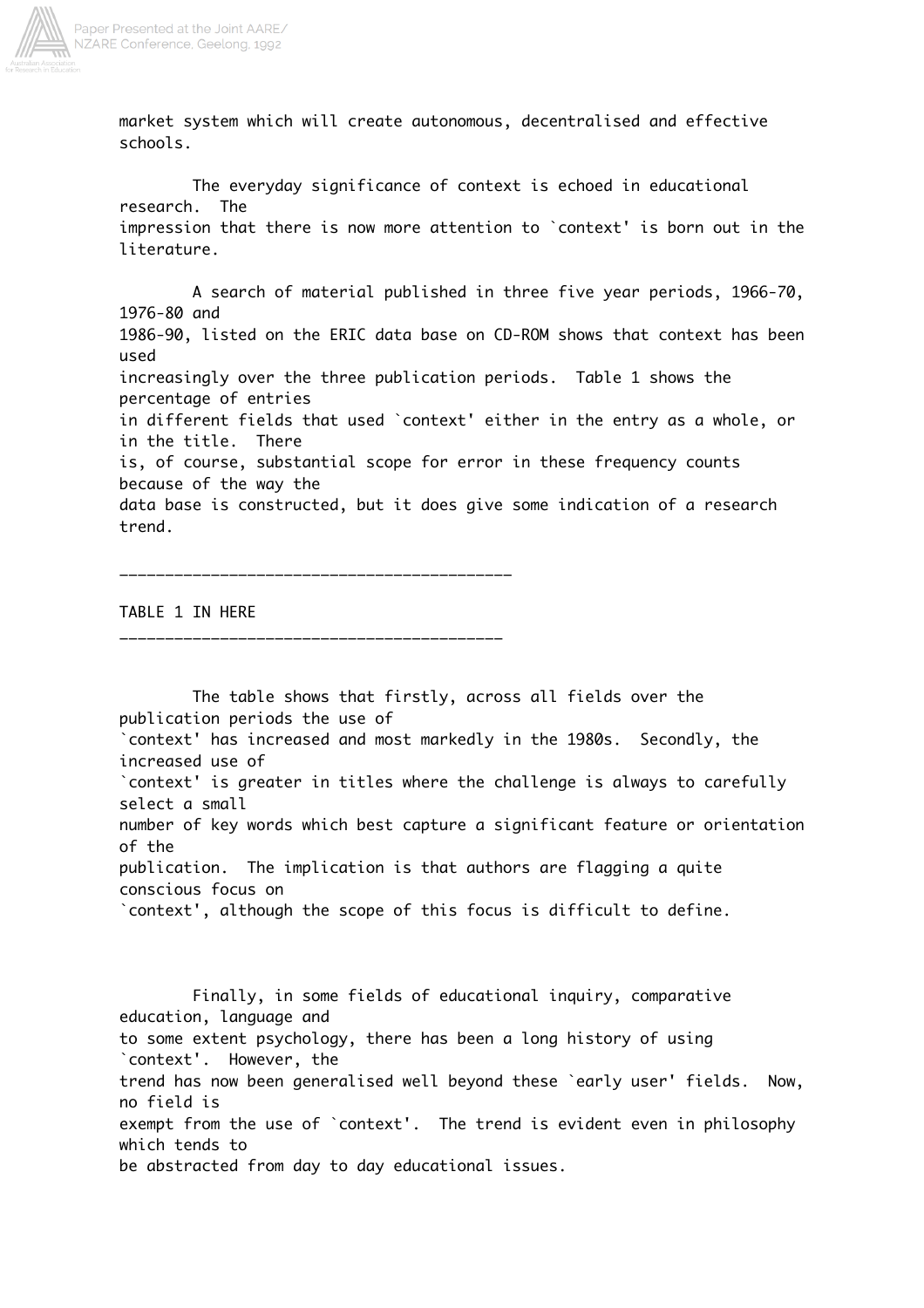

As these examples suggest, there seems to be something about the times we live in which makes `context' significant; central to the experience, research and politics of schooling and crucial to the practice of educational transformation which is now sought by so many people. But what is it about context which is important? What indeed, is context? And how is context implicated in the politics of reforming schools?

In the last year I have been revisiting `context', a theme I first considered in 1983 (Seddon, 1984; 1986). By drawing the disparate threads of my subsequent work together I hoped to better understand `context' this time round. These reflections have helped to crystallise `context' as a problem, as well as raising questions and issues for both educational research and the practical politics of education (Seddon, 1992). I am now almost at the stage where I can define `context' as a research question, although it has also left me with an overwhelming sense of all that I don't know.

The purpose of this paper is as a kind of end-of-year intellectual stocktake. I want to summarise my current thinking on `context' and begin to articulate some of the implications for educational politics and research. The paper is organised around the questions above: What is context? Why is it significant? What are its implications?

What is `context'? In 1991 I conducted an interview with Sharan Burrow, then senior vice president of the New South Wales (NSW) teachers federation, the state school teachers union I am grateful to the Australian Research Council for funding this research and to Wendy Muller who assisted with other interviews.. In answer to a question about the impact of the NSW government's restructuring of schooling she replied:

... you would sell the history of the public education system through its symbol, that is the (head office) building. You would scatter people to the four winds in terms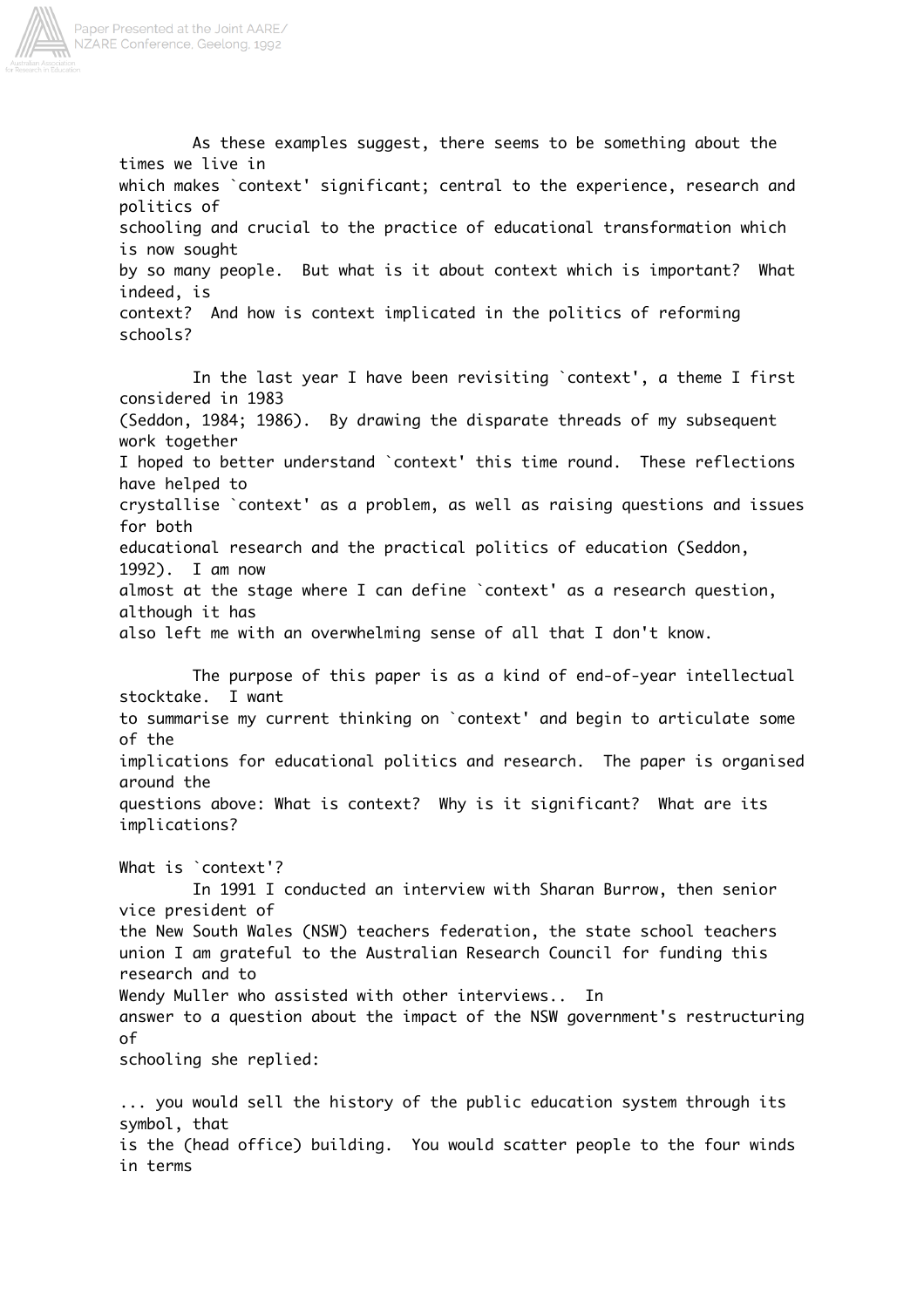

Paper Presented at the Joint AARE/ NZARE Conference, Geelong, 1992

> of breaking down the old traditional power structure and set about up front changing the culture. That's what this government has done ... they have turned a Department of Education which services 70% of the students and was responsible for curriculum development and delivery for the bulk of the students really in NSW ... into a government department which really only is a -- well it's a management bureaucracy which has the status of that of the Catholic Education Office. I mean you now have education systems which equate with each other irrespective of whether there are five schools or there are the 2,200 that exists in our system. That's a big role in reshaping education. (Burrow, 1991) Burrow, talks with frustration and outrage about these recent changes imposed by the conservative, Liberal Party government. What she rails at is `context'. As Collins (1992) notes, there has been a conservative putsch which has reconstructed the traditional universal system of state funded education as a sectoral model oriented to market niches: the state sector, the Catholic sector, the independent (private) sector Catholic schools and independent schools are fee paying and both in a sense, private. But the majority of Catholic schools in Australia are systemic schools. Independent schools include private religious and community schools. In both sectors there are a number of very elite institutions, with high fees which cater to an affluent and/or established clientele.. Parents have always been able to choose to send their children to schools in these different sectors, but only the first was a free public system of education.

This contextual change in NSW schooling has occurred because a change in government has been accompanied by an explicit jettisoning of traditional liberal, social democratic keynesian practices of public policy. In its place is the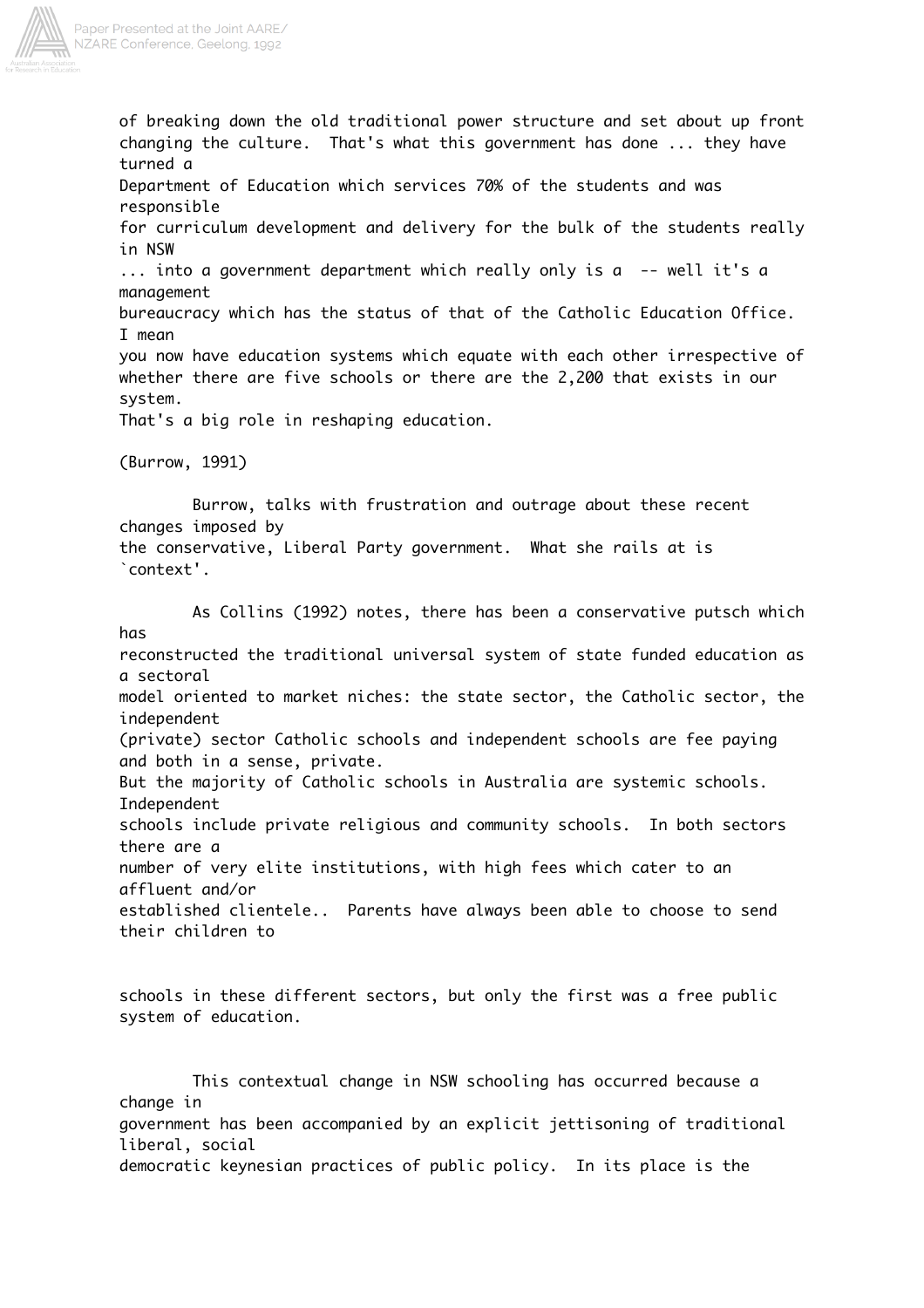

economic reductionist discourse of neo-classical market choice, liberal political theory and its administrative rationality, corporate managerialism (Marginson, 1992). The educational restructuring therefore marks broad changes in social organisation which arise well beyond schooling, but are having a profound impact on its practice and lived experience. This milieu of schooling, the external realm beyond the object of interest, is captured by the notion `context'.

But the quote also suggests that `context' is more immediate. As Burrow notes, the Liberal government's sale of the old imposing Education Department building in Bridge Street, Sydney, was a symbol of the change from old to new regime. The traditional pattern of educational governance in NSW which, for almost 100 years, had been centralised, paternal and bureaucratic is being overturned in favour of the new decentralised model in which physical and intellectual property is bought and sold in the marketplace. The state's role is simply to guarantee the conditions within which market choice can proceed. It means ensuring through legislation and other administrative practices that the marketplace exists and that unfettered exchange can occur. The functions of the old Department are being divided up. Some are contracted out, for example, schools must now buy their inservice courses from service providers within and beyond the public sector. Other functions, such as policy and administration, are differentially allocated to central, regional and local levels of educational governance and relocated to disparate offices scattered through the State I use State capitalised, to refer to a geographical administrative unit such as the **State** of NSW, Victoria or California. When state is uncapitalised, it refers to the abstract theoretical category, the state. .

All these changes reorder the institutional and discursive setting which shapes and constrains educational practice and they simultaneously symbolise the new order and the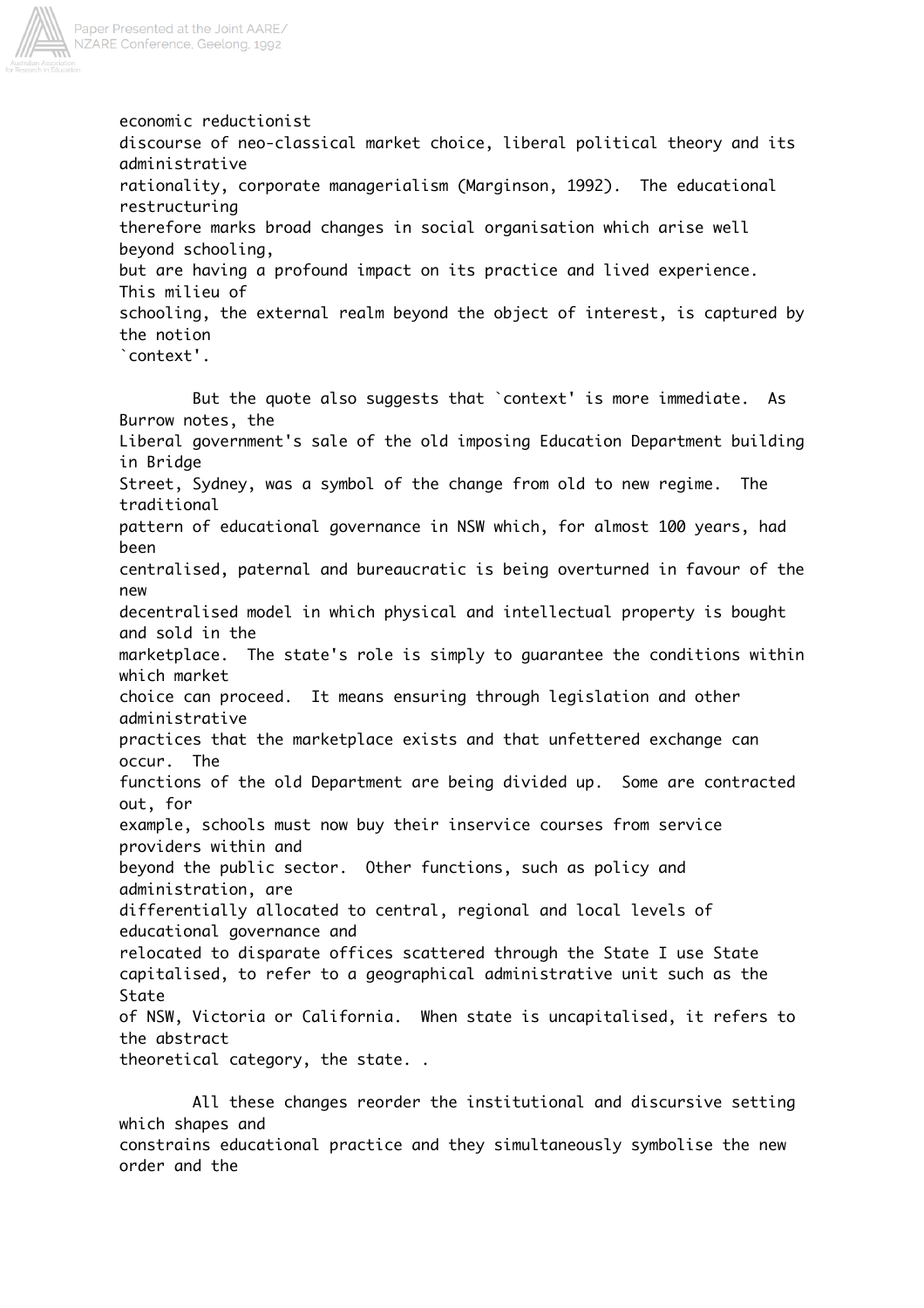

destruction of the old. The context is then, both actual and symbolic; it is a matrix for action and a textual medium which gives meaning to the changes in NSW schooling and constitutes the outrage and frustration so evident in Burrows expostulations. In a sense then, `context' as a concept captures or represents a reality at a very abstract level of analysis. More concretely, `context' can be understood as a setting.

Education can be set in its `social context(s)', `institutional context (s)', `discursive

context(s)' and experiential or subjective context(s). These contexts can be analysed in

more detail. But a question arises: What is the relationship between the object or event

of interest and the context(s)?

The inside/outside conception of `context'

In earlier work (Seddon, 1986) I examined different conceptions of `context' in educational literature covering a range of different fields of inquiry Sociology of education, history of education, educational change, and social psychology. What was striking was that the commonest conception of `context' rested upon an `inside/ outside' metaphor. The context was the external reality, the backdrop, the source of outside

influences which impinged on whatever was really important.

The roots of this spatial conception of context lie in positivism. This approach to research appeared in its purest form in educational psychology, where contextual influences `Contextual influences' was an ERIC descriptor, first used in 1968. The scope note showed a psychological orientation and emphasised that contextual influences were external to the object of study. In the most recent ERIC Thesaurus, this descriptor has been replaced by `Context Effects', introduced in 1989. Its scope note has been broadened in ways which parallel the argument of this paper. It states: Context Effects: The impact or consequences of an encompassing situation or the functions and performance of something -- in education, the effects of situational variables (eg. physical setting, psychosocial condition, expectations) or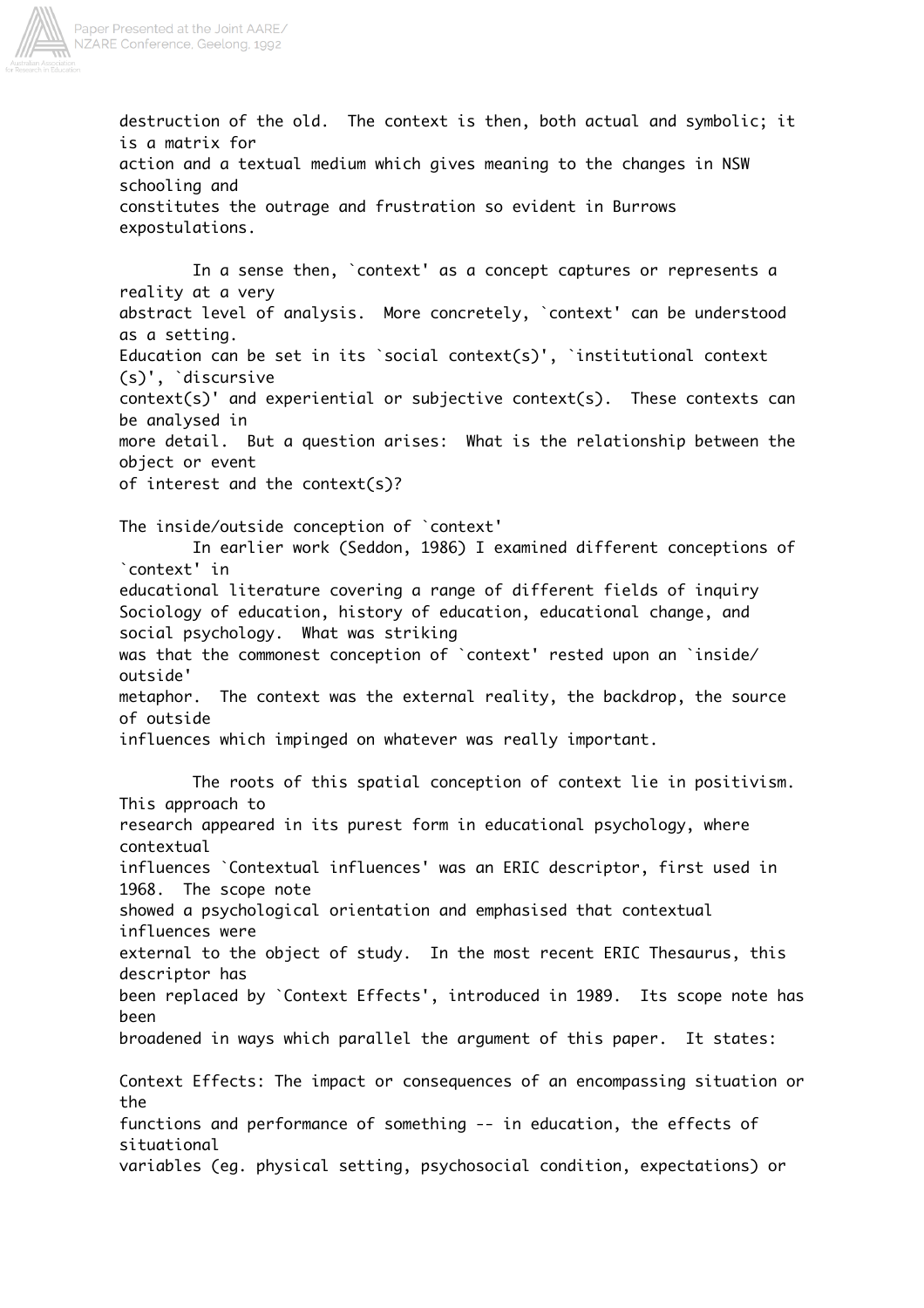

Paper Presented at the Joint AARE/ NZARE Conference, Geelong, 1992

> perception, cognition and experience

(Houston and Barnett, 1990:53) were understood to distort and bias the pure functioning of the

experimental subject. In comparative education, another `early user' field, attention focused upon the study of national systems of education in themselves. But in comparative education the contextual (outside) influences on national systems, such as colonialism, capital and labour flows and international relations, could be less easily dismissed as insignificant impediments to research.

This `context-stripping' approach to research of the then dominant `educational psychology paradigm' (Mishler, 1979) was rooted in a form of positivism known as the `standard view' (Outhwaite, 1987:6) developed by philosophers such as Popper, Carnap, Hempel and Nagel.

The premises of the standard view established natural science as an ideal for the social sciences. This practice of science assumed that:

there is an external world which can in principle be exhaustively described in scientific language. The scientist, as both observer and language-user, can capture the external facts of the world in propositions that are true if they correspond to the facts and false if they do not. Science is ideally a linguistic system in which true propositions are in one-to-one relation to facts, including facts that are not directly observed because they involve hidden entities or properties, or past events or far distant events. These hidden events are described in theories, and theories can be inferred from observation, that is, the hidden explanatory mechanism of the world can be discovered from what is open to observation. Man as scientist is regarded as standing apart from the world and able to experiment and theorize about it objectively and dispassionately.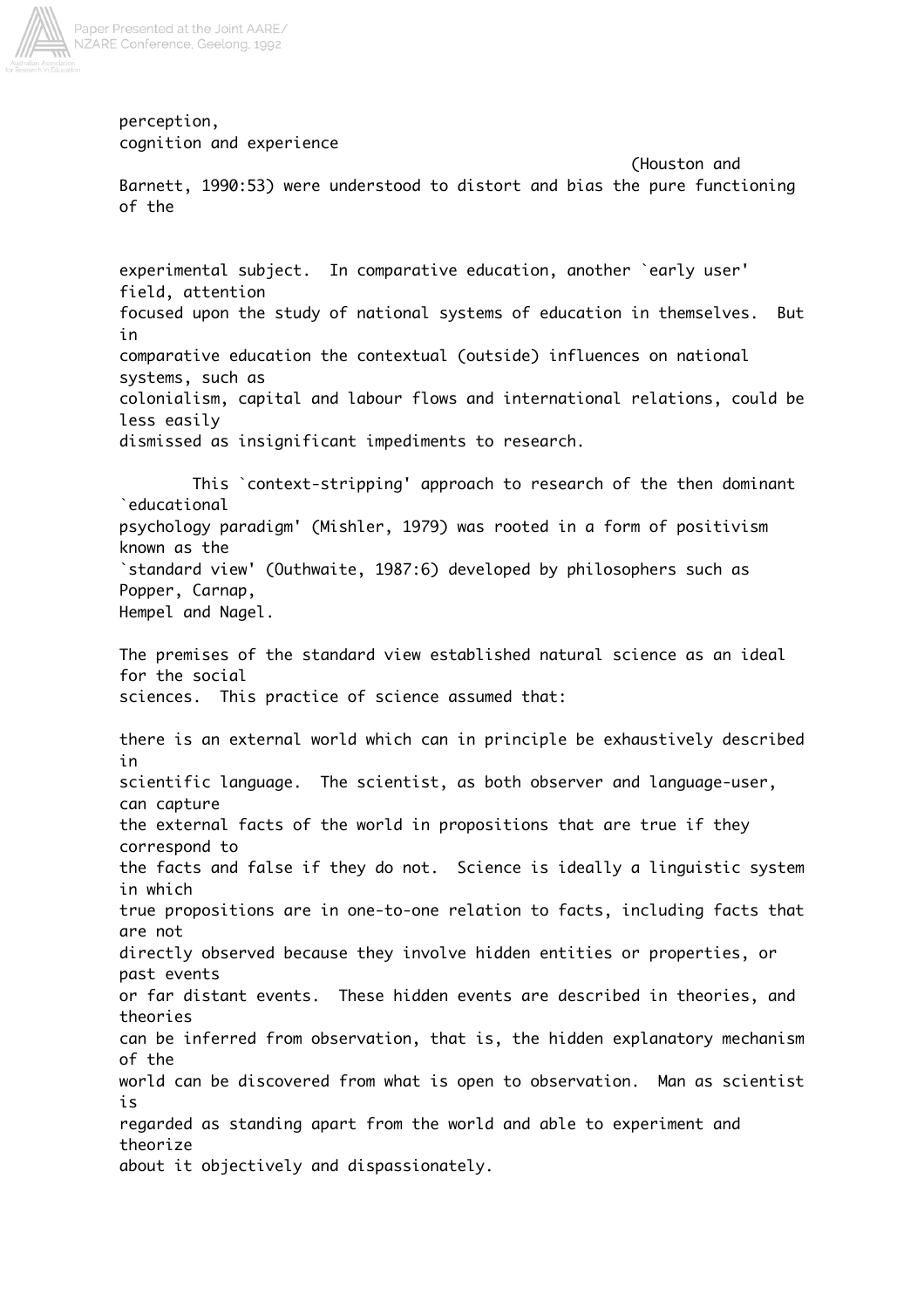

(Hesse, 1980:vii)

The aim of scientific research was to develop general laws which were assumed to be universal. They were divorced from the constraints of any specific context by methodological procedures aimed at context-stripping. Psychology, for example, used experimental conditions and control groups in an effort to excise the distorting effects of context in order to reveal the true `uncontaminated' nature and workings of the object of study. Having stripped the context from the object of interest, the results of experimental procedures could be taken as context-free, applicable to all contexts and therefore the basis of universal laws (Mishler, 1979).

The social project of positivist research was the production of scientific statements about the social and natural world, which, being tested, universal, and therefore, true, could be used to explain and predict the way that world worked. `Science' could provide an objective guide in social life.

Over the last thirty years this `standard view' has come under increasing attack on a number of levels (eg. Keat and Urry, 1975; Outhwaite, 1987), but particularly for its neglect of context.

One dimension of critique stressed the interconnectedness of the social and natural world. This `holistic turn' (Outhwaite, 1987) arose out of the recognition that positivist research was failing to generate universal laws. The ostensibly `distorting effects' of context were increasingly seen as significant parts of the reality requiring explanation. Critics argued that observations and experimental results were context specific and could

not be abstracted in context-stripping procedures (Mishler, 1979). Rather, `distortions' were expressions of the interrelationship of context and experimental subject.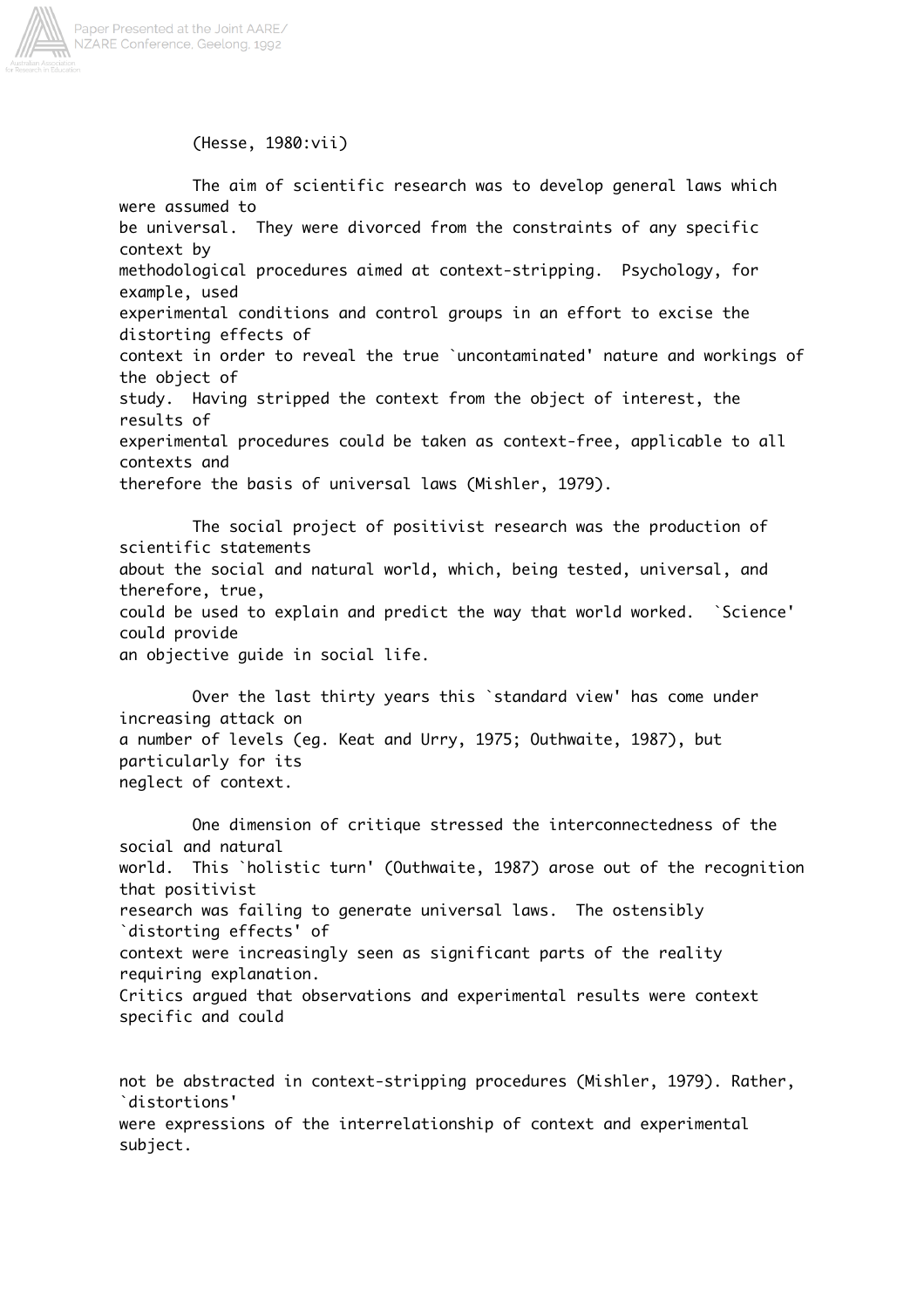

This holistic turn in positivism converged with the critiques of Quine, Hesse and HarrÇ which challenged the scientific language of positivism. Scientific statements, they argued, neither exist, nor can be tested, in isolation. Their meaning depends upon the networks of meaning and metaphor in which they are located. All observation is therefore theory-laden (Hesse, 1980).

Studies in the history and sociology of science pressed this critique further. For example, Kuhn's (1970) analysis of scientific change presented a view of science developing through a succession of disciplinary matrices or paradigms. Truth therefore, could not be judged in terms of logical coherence or correspondence with empirical observations because the practice of science, its analytic style, and observations were dependent on social and discursive contexts (Hesse, 1974; Outhwaite, 1987).

This snowballing critique set positivism in its linguistic, theoretical, social and institutional context and undermined its key premises - naive realism, universal scientific language and a correspondence theory of truth. Its effect was to erode positivism in favour of conventionalism (Hesse, 1980) and particularly pragmatism.

Truth, the facts, standards of assessment and reality are increasingly seen to be relative to theory and theory depends upon the conventions established in particular intellectual communities to govern the use of words, logic and rationality. The practice of `science' therefore depends upon agreement about conventions, it is relative to time, place, and the socially constructed rules of language games (Keat and Urry, 1975). Lacking faith in `science' as a foundation for knowledge, the turn is to an instrumental epistemology in which pragmatic `usefulness' becomes the criterion of valid knowledge.

The aim of research is now to develop explanations which are simultaneously tested in practice and used as a guide to action. But these explanations are not `true' in some privileged sense, rather they are the best explanation based upon the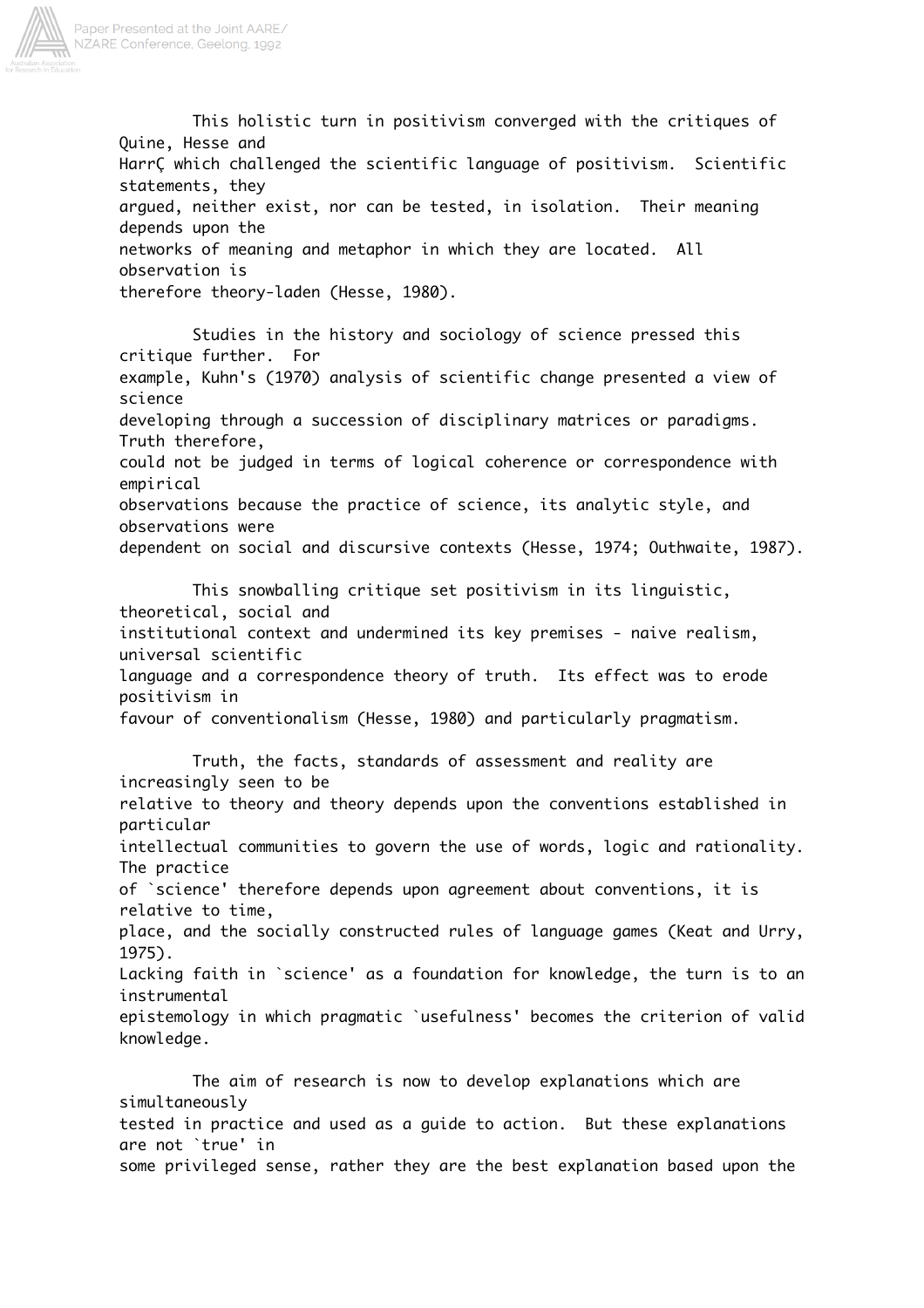

best

experiential data and best conceptualisation available.

The conventionalist turn in positivism has been one effect of the collapse of standard view positivism. The revival and development of hermeneutics as a significant intellectual tradition has been another. This has stimulated forms of interpretivist research concerned both with the analysis of texts and social action. Toward a figure/ground conception of `context' These challenges to positivism depend substantially on the recognition of `context' as a necessary feature of any inquiry. It encourages a consideration of a wider range of issues than either the object of study or obvious proximal issues. Attention turns toward more distant (distal) issues (Kallos and Lundgren, 1979).

But increasingly, `context ' is understood not just as a constraining external realm, but as constitutive of the object of study. We are pressed beyond a mere spatial metaphor for `context' toward a more integrated and ephemeral notion of socially produced figure and ground.

What ensues is a reformulation of the contextualist metaphor from inside/outside toward figure/ground. As the preceding discussion suggests, this conceptual shift fuels major challenges to the ontological and epistemological assumptions which underpin research. But research practice is also pressed more and more toward social, cultural and historical analysis with implications for theory, method and what counts as `data'. These substantive trends are clearly evident in education research. The following discussion is far from being an exhaustive literature review and analysis of research trends. I have limited this immense project, which is well beyond the scope of this paper, by making heavy use of the International Encyclopedia for Educational Research (Husen and Postlethwaite, 1985; 1989; 1990). The entries in these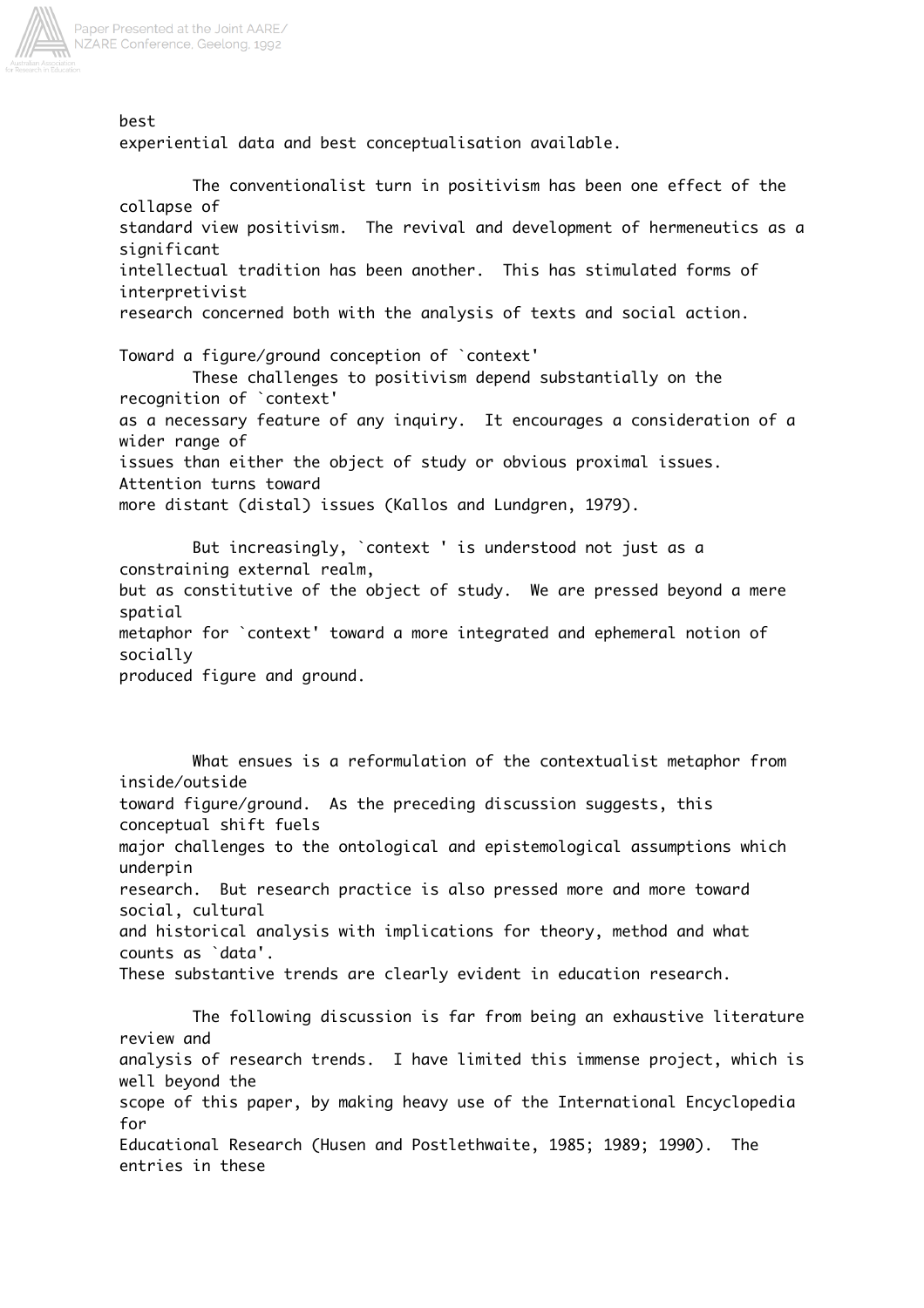

volumes provide useful overviews of research which begin to reveal the patterning of research in education.

The first trend is a move from a quite discrete focus on an object of study to a more extended consideration of the circumstances within which that object exists. This holistic turn has been associated with a methodological trend away from input-output studies of education in which schooling was a black box where inputs were processed, toward more detailed, ethnographic research on the nature and processes of schooling (Woods, 1979). In curriculum studies for example, there is increasing interest in localised study of curriculum building (Goodlad, 1985), and in qualitative and ethnographic studies of curriculum contexts (Jenkins, 1985). Other analyses have examined the way curriculum practice is shaped by social forces, such as ideology, the state, the organisation of textbook publishing and teacher preparation (Marjoribanks, 1985; Apple, 1986; Musgrave, forthcoming). Educational administration has shown greater attention to context too. Its structural functionalist orientation is being revised as system and organisational perspectives (Campbell and Newell, 1985) are challenged by approaches which stress the subjective (Greenfield, 19\*\*) and the political and cultural (Bates, 1985) contexts of administrative practice. Secondly, there is a trend to query the delineation of the object of study and context. One form of this debate appears as recurring questions about the appropriate unit of analysis in research. In comparative education for example, the traditional unit of analysis is the nation state. It provides the framework for analyses of national education systems (Eckstein, 1985) and allows for the development of explanatory concepts such as `national character' (Kay, 1981). But increasingly, the nation state has proved to be both too narrow and too broad a basis for analysis. Influences impinged upon national systems of schooling from the world beyond the nation state. These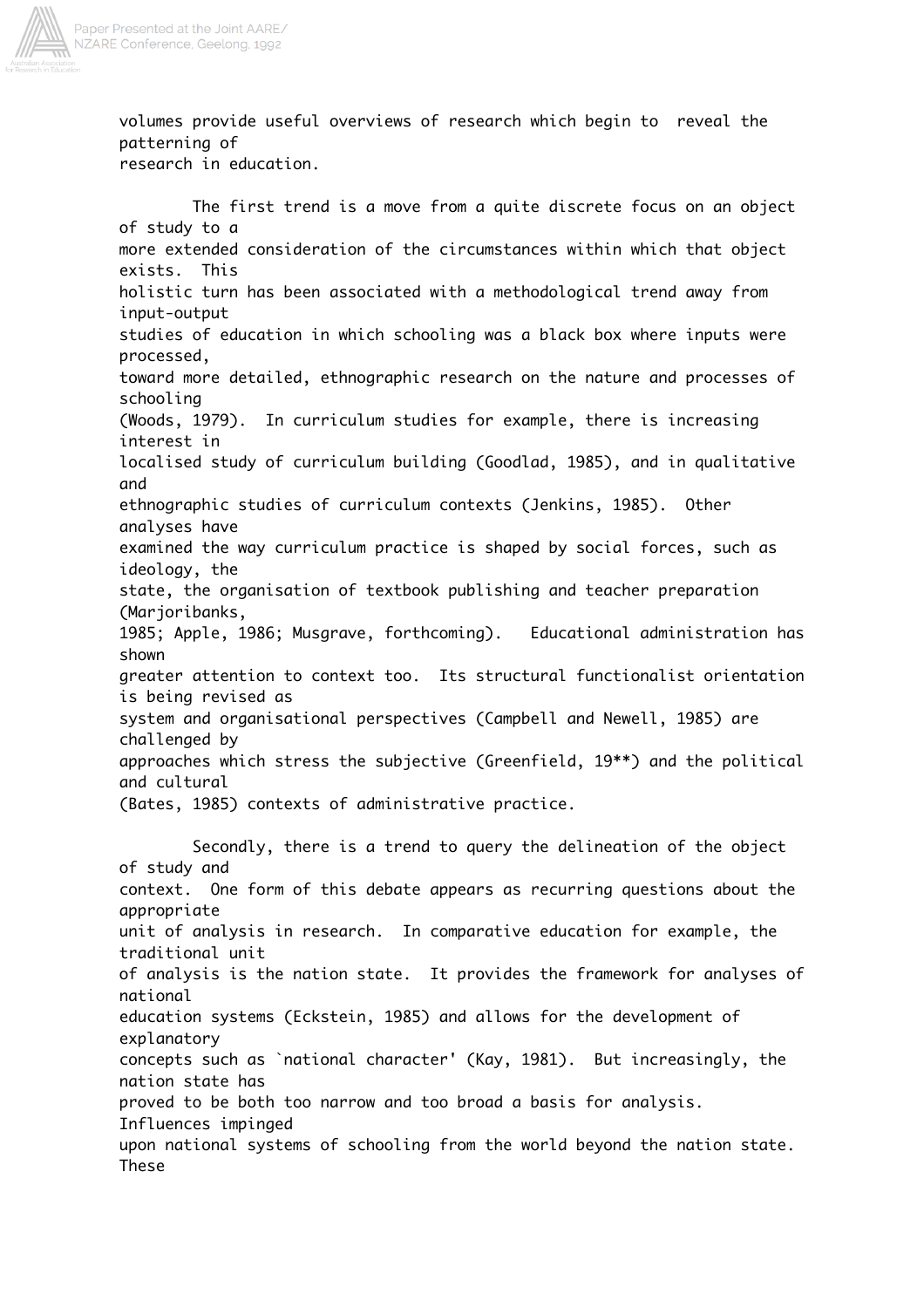

included the influences of other nation states, international agencies such as OECD and multinational corporations, as well as the forces emanating from capitalism as a world system (Altbach and Kelly, 1989). Problems arising in one part of a system, affect other parts and the interactive effects have to be explained (Holmes, 1981).

Taking the nation state as the unit of analysis also neglects the diversity within nation states between rural and urban populations, men and women, and ethnic majorities and minorities (Altbach and Kelly, 1989). These issues of internal diversity are also central to feminist research which reveals the systematic neglect of women in research, in history and in science (Acker, 1990). Their marginalisation in educational practice (e.g. Miller, 1990) shows `context' to be experienced in different ways by women and men, girls and boys.

Thirdly, querying the delineation of object of study and context raises questions about the relationship between them. Mainstream experimental psychology has for example, used `context' to refer to outside influences on experimental research which distort experimental procedures and confound experimenters efforts to produce predictable and replicable outcomes. The finding that experimental subjects manage their image in research procedures because they interpret what is expected of them, or what seem to be the appropriate or respectable response (Hales, 1985), is a challenge which creates a complex methodological and philosophical dilemmas for research. Does psychology experiment on `subjects' or `persons' (Seccord, 1990)? What are the implications for theorising behaviour (Gergen and Davis, 1985; Sampson, 1986)? Is the individual an appropriate unit of analysis for psychological research (Llewlyn and Kelly, 1980; Sampson, 1983; Lee, 1988). The dilemma here is whether a spatial metaphor in which context is external to what is of real interest is an adequate basis for analysis. Or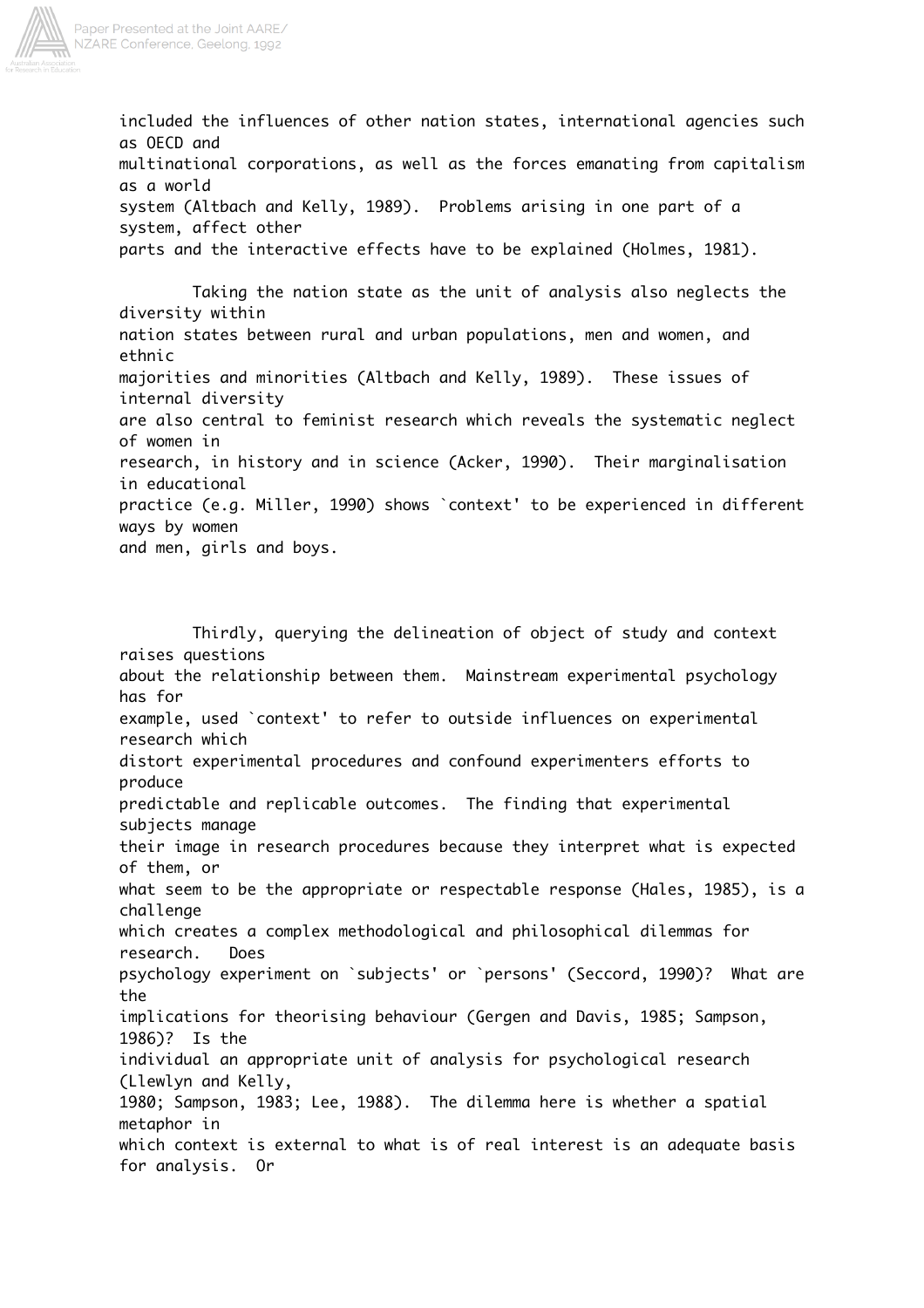

is context interactive with the object of study?

Fourthly, the nature of interaction is another key debate relevant to the relation of object and context. Language education for example, is concerned with the relationship between text and context. The trend has been to move from a view of this relationship which understands `context', in the form of structures of grammar and syntax, as a constraint on linguistic performance to another more fluid, social constructionist, view. Language is created in the interplay of speech acts and socially constructed rules of language use. Context becomes, not an external realm, but a part of the speech act itself; its medium (Duranti and Goodwin, 1992). This trend to understand context as the medium of meaning has become important in cybernetics. Computers can work with messages, but not symbols whose meaning depends upon their context (von Glaserfield, 1989). It has also developed in pedagogical studies, especially in languages (Fillion, 1985), science (Gunstone, 1985; Jenkins, 1985; White, 1988) and maths (Davis and Goffree, 1985) education. In these fields individuals' contexts are seen to be both the matrix for action and the medium within which they construct understandings of the world. These `constructivist' notions of individual learning and action have significant implications for curriculum, pedagogy and assessment practices because `context' is not only a constitutive medium, but also a socially produced outcome (von Glaserfield, 1989; White and Gunstone, 1992). Fifthly, the exploration of interactions between context and object has raised the question of change. Does context or the object of study provide the active force which brings about change? Or is there an interplay between the two? The trend in

educational research, as in other fields, is to increasingly stress the dynamism of the

object of study. For example in psychology, the view that people participate in experiments as passively responding experimental `subjects' is increasingly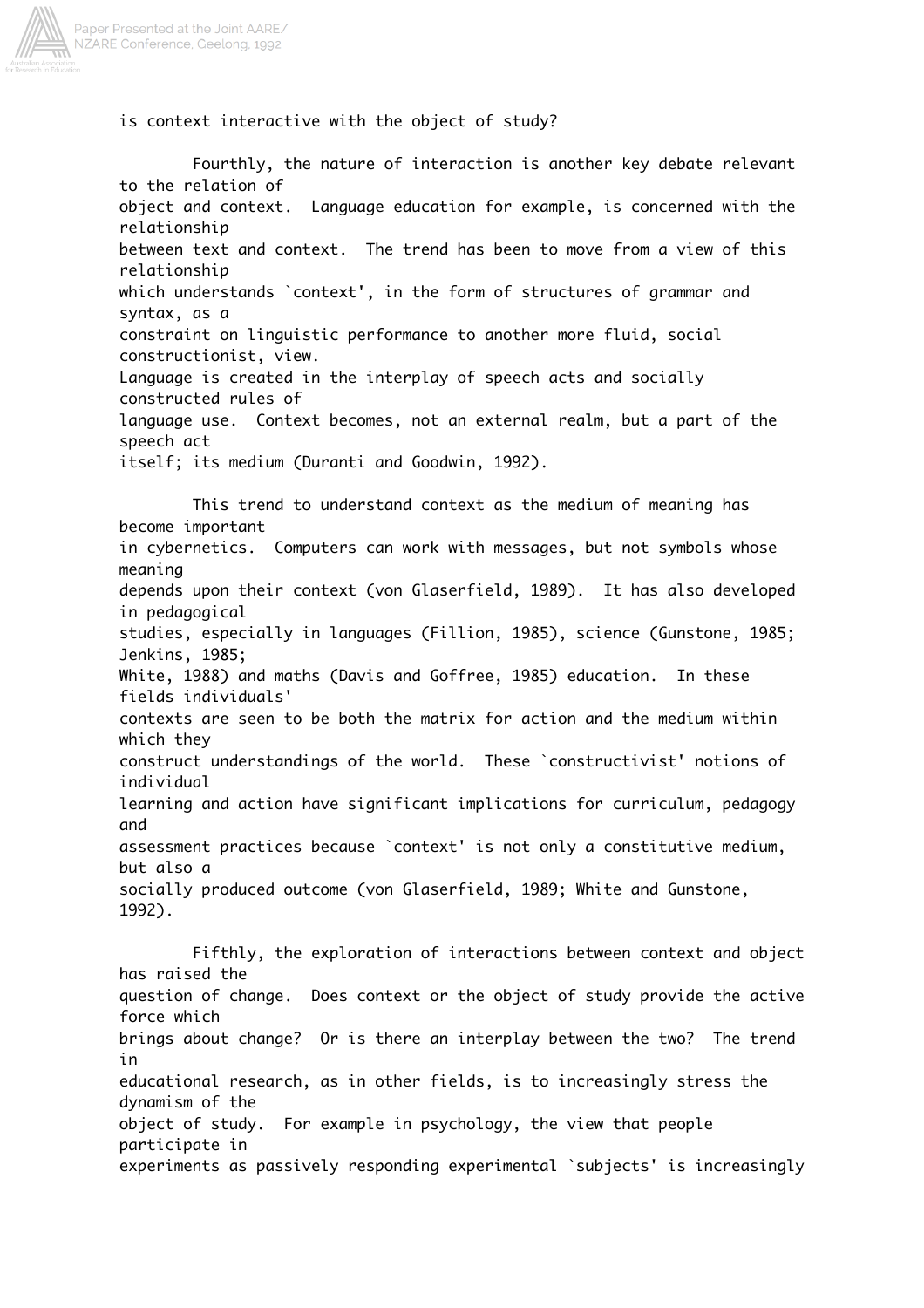

discredited because it is said their response is not mechanical, but a creative act which depends upon the meaning they make of the situation (Hales, 1985). Sociological research on for example, the development of educational systems (Archer, 1979), policy formation (Ball, 1990) and implementation (Rizvi and Kemmis, 1987) and teachers' work (Lawn and Ozga, \*\*\*) also stress the active agency of participants, providing a valuable counter to earlier work which presented participants as compliant role players or the passive bearers of social structures. The debate about change and agency has further problematised the delineation of context and object of study. If there is an interplay between context and object, then one might expect both to change. But if both change, is it realistic to see context and object in the same way as before. This development is clear in research on constructivism. Individuals interact with their contexts to create understandings, learnings, which inform their action in and on the world. The result of the interplay of individual and context is therefore a changing context and a developing individual (White, 1988).

interplay is it still appropriate to talk of individuals and contexts as if they were discretely bounded entities? This problem has been addressed in for

example, social psychology where research has addressed the social construction of the

person (Gergen and Davis, 1985).

But given this

The logical consequence of the analysis of agency and change is an increasing suspicion of categories, including the category `individual'. We understand social life through a series of discursive categories which name social phenomena. But if social life is constantly constituted and reconstituted through people's agency within the constraints of social organisation, the products of those processes of social construction have no essential features. Fragments of social life might be named as categories,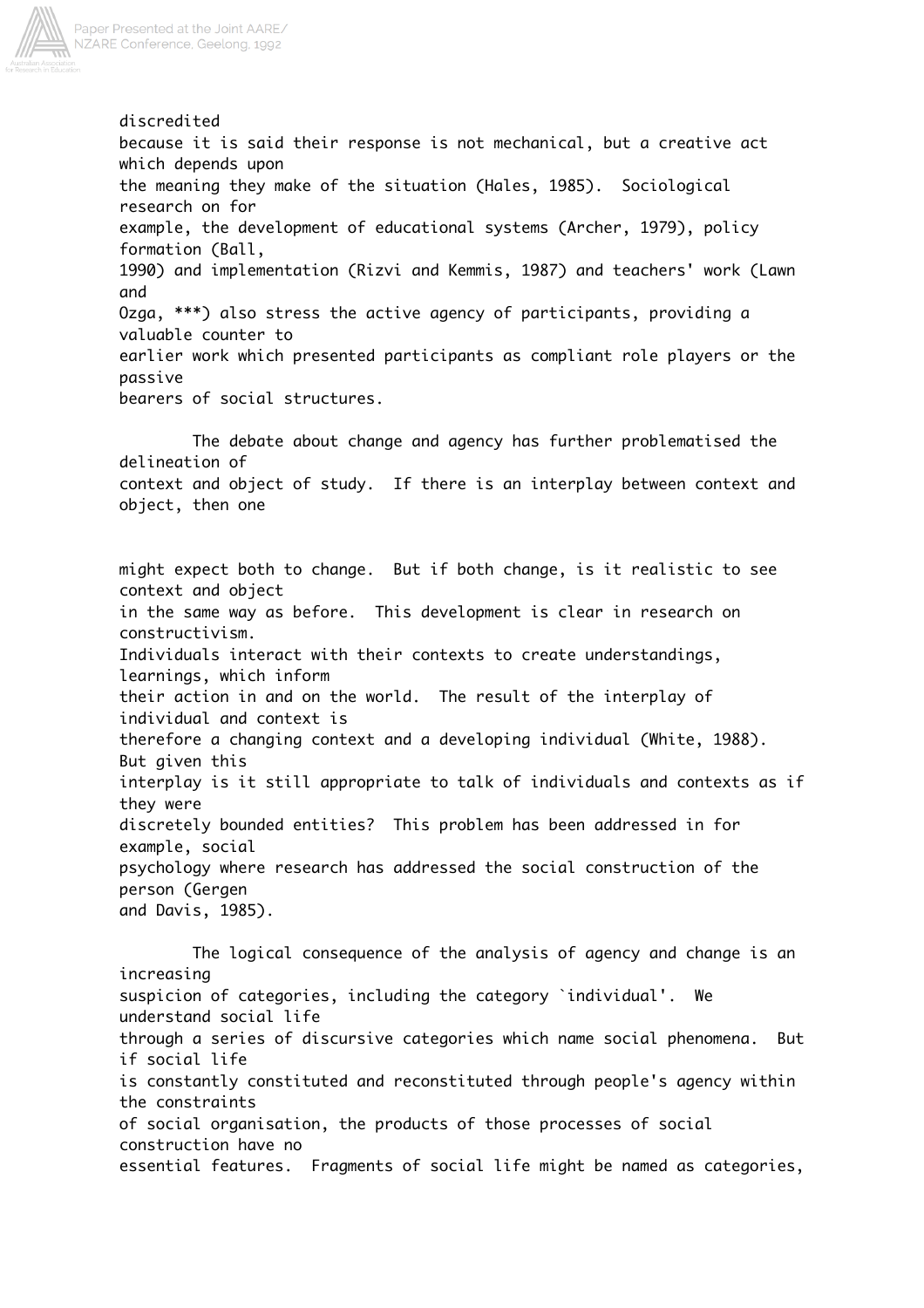

but the categories are constructions; products of the discursive practices of objectifying, representing, defining, naming, ordering, and valuing. These social products are the consequence of social and political practices which may or may not bear a resemblance to actuality, but which can only be known through these constructions. From `categorical' to `practice-based' contextualism Connell (1987:54-64) describes these research trends which give rise to the shift from an inside/outside to a figure/ground metaphor of context as a departure from a `categorical' approach to practice-based theories. Categoricalism specifies categories. It focuses on the category as a unit, rather than on the processes which form and constitute it. The category is therefore taken as the starting point for analysis, rather than being understood as a complex social product which requires explanation. `The individual' in education, and psychology, is probably the most striking example. Research centres on examining the effects on, or responses of, the individual, rather than exploring the social processes which have constructed the individual in socially and historically specific ways. Where social analysis is undertaken, categoricalism assumes that the social order

can be explained in terms of major categories which are defined by their interests and related to one another by conflicts of interests and power. Gender for example, becomes the struggle of women against men; class is equated with the relationship of capital and labour. Categorical analyses of class, gender and race ends up as an

additive cross-

tabulation of variables.

Categorical analysis can be useful in analysis, and is particularly powerful in political mobilisation. Chubb and Moe's (1990) characterisation of `the one best system' is a good illustration and partly explains the persuasive power of their book. But as Connell notes, such categories are only ever a first approximation in analysis.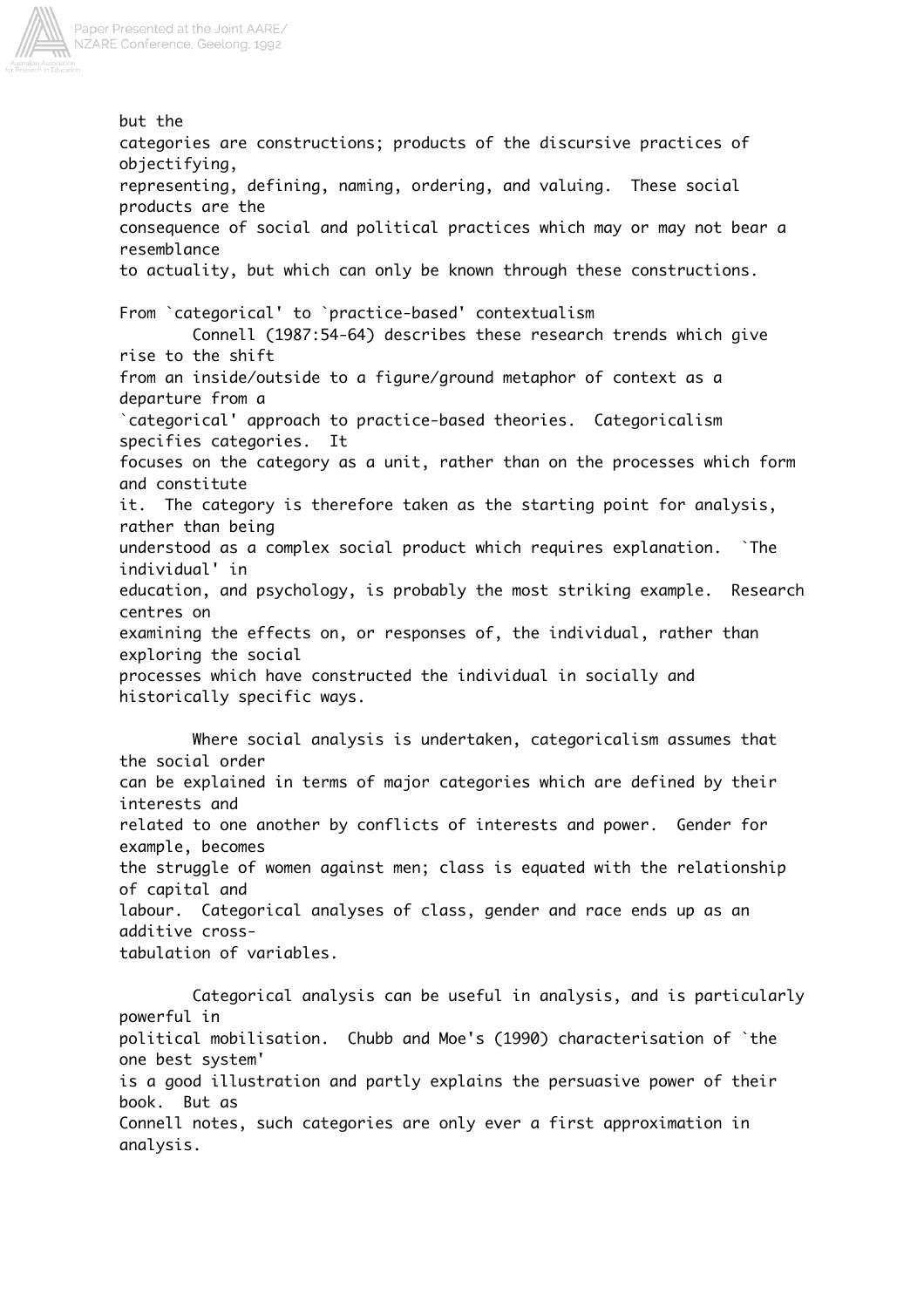

The trouble starts when the first approximation become the end of the analysis;

when the categories `women' and `men' [or `one best system', `individual', `education' or `context'] are taken as absolutes, in no need of further examination

of finer differentiation.

(Connell, (1987:57)

Practice based theories move beyond categoricalism by focusing on practice and the social processes which constitute, shape and constrain social phenomena. It is well illustrated in more relational action theories which attend to the interrelation of biography and social structure, not just as a categorical struggle between interest groups, but in practical politics which encompass `choice, doubt, strategy, planning, error and transformation' (Connell, 1987:61). Of course, such research profoundly problematises the `individual'. This is because it uncouples the usual equation of individual as biological organism and unit of social action, and leads to an examination of the relationships between social practices and the body (eg. Foucault, 1977). However, the retreat from categoricalism is not always complete. It recurs, implicitly or explicitly, at particular levels of analysis, appearing as a slide back to individualism and to the analysis of discrete spheres of practice, such as neo-marxism's economy, politics and ideology, and critical theory's technical and discursive realms. In summary, `context' has been important in research because it has profoundly challenged positivist hegemony. But in the course of this challenge the conception of `context' itself is changing, from a metaphor of inside/outside toward a metaphor of figure/ground. The trend is not to understand features of social life as a core with spatially organised `contextual' shells around it, like the shells of an onion. Rather, we are increasingly pressed to see both objects of interest and contexts as aspects of social and historical formations which show different salience at different times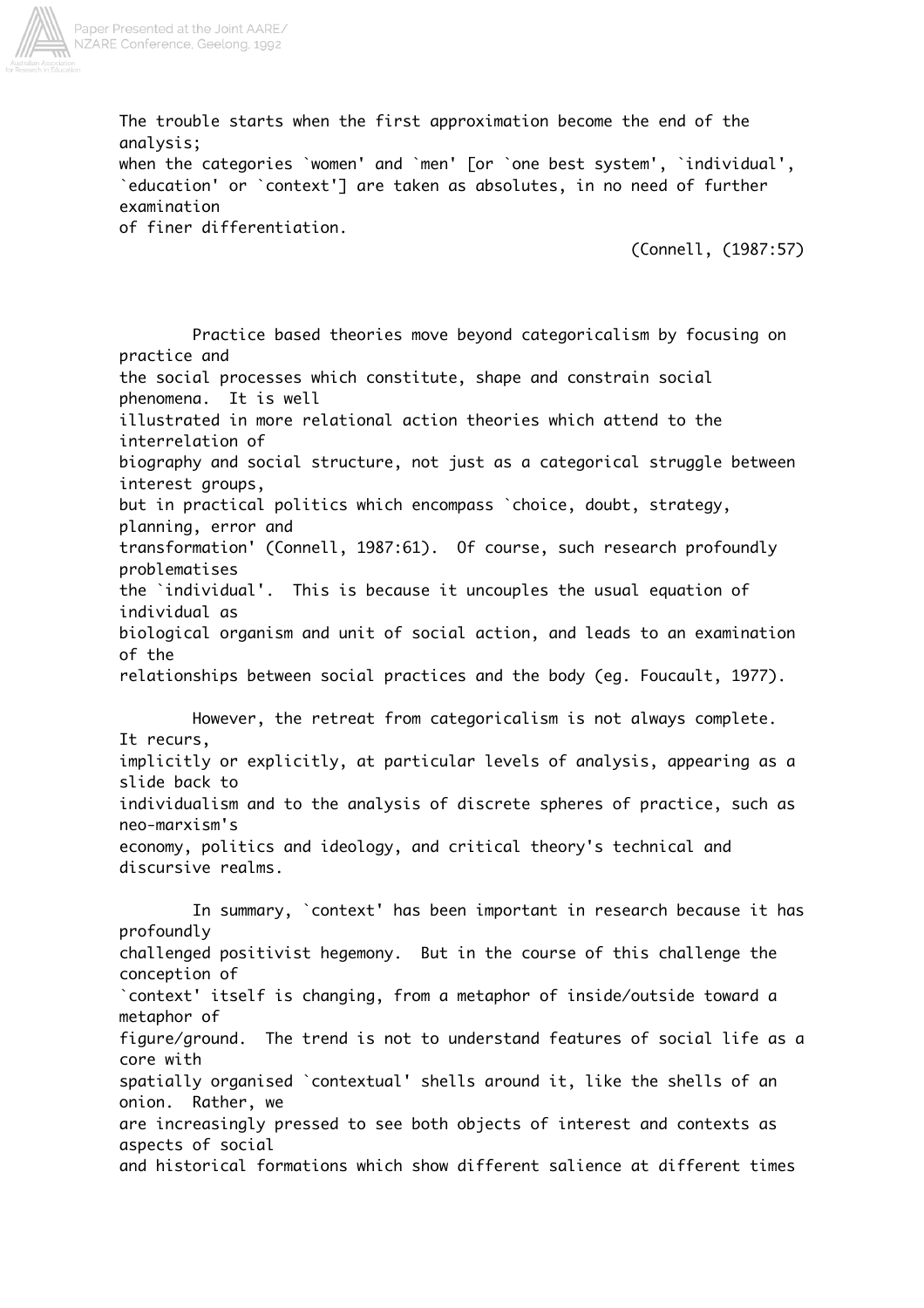

and in relation to different practices. The relationship between context and its object is no longer spatial, but perhaps understood better as a kind of ongoing, immensely complex cultural encounter which constantly constitutes and reconstitutes social products. There is then nothing essential about `context' or its object. We `chunk' up the world as a basis for research and everyday practice. But this chunking is a methodological procedure shaped by distinctive frames of explanation, both formal or informal. It does not reveal a pre-existing ontological fragmentation. There is no such thing as unproblematic phenomena, like `education', `schools', `individuals', which can simply be observed and understood. `Chunking', and the delineation of `context' as ground to some figure, is a discursive practice. Why is `context' significant today? The significance of `context' lies in its character as a discursive practice which delineates inside/outside and/or figure/ground. It marks out something of salience from its backdrop. What is therefore important is the way `context' is used. One way that `context' is used is to capture or represent a reality and a lived experience of change in abstract terms. One reason that context is significant today is because the contemporary experience of schooling is of `contextual change'. It is not so much that the face to face relationships of teachers and students are changing, nor that the practices around those relationships are very different to what they were in the past, but that the milieu, matrix and medium of meaning within which educational practice occurs is shifting dramatically. What we experience is not what we expect. Such contextual change is a lived reality which impinges on the participants of schooling as a quite tangible force. It is experienced as new sets of constraints, and new opportunities. Context is no longer something simple and take for granted, a backdrop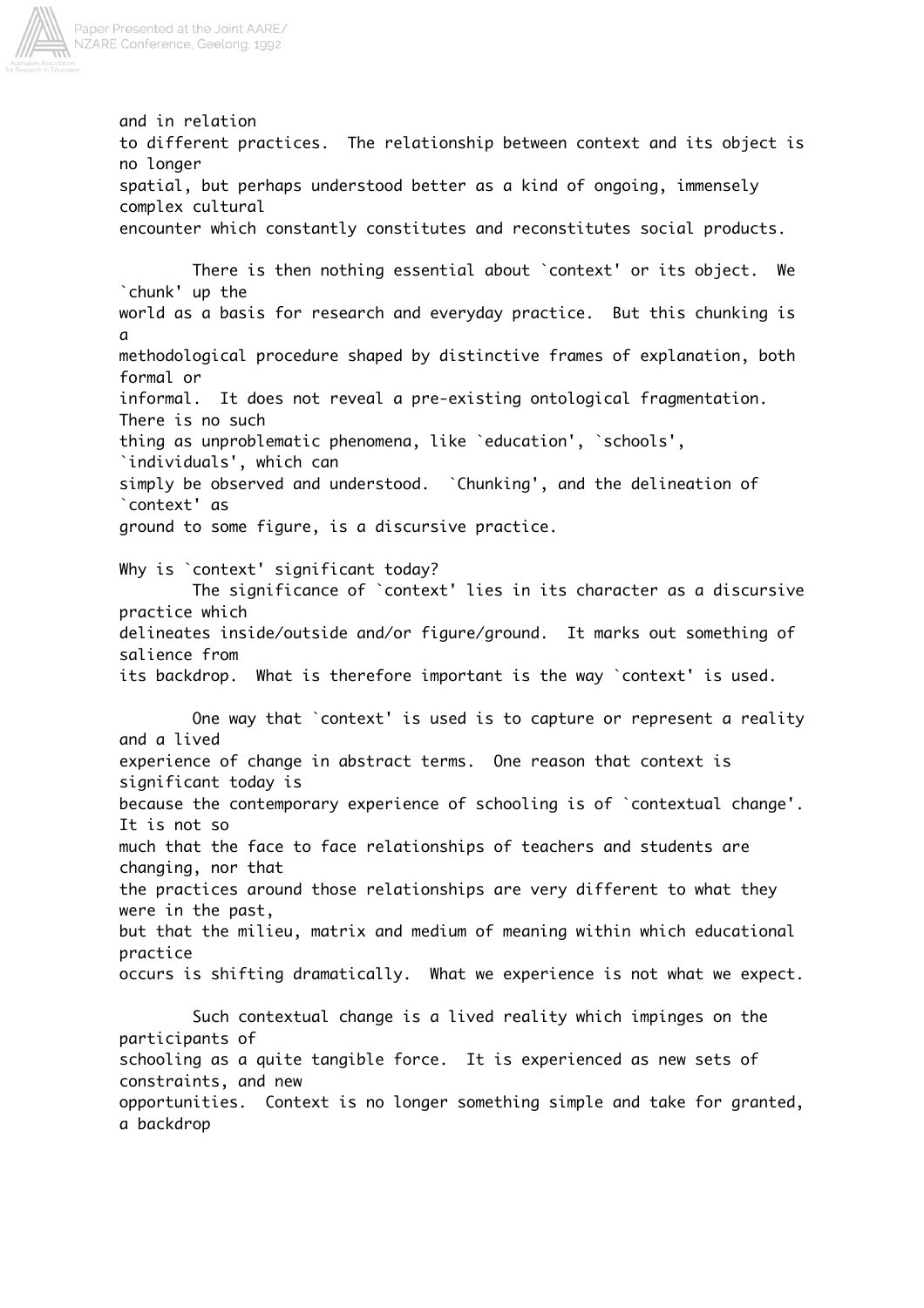

to whatever is important. It is palpable and present. It is forced to the front of educators attention and is central to their lived experience. Talk of `context' provides a way, albeit loose and metaphorical, of getting hold of all this. To talk of `contextual demands' gives a sense of being beset by external pressure and helps to explain the institutional misbehaviour we experience when every precedent seems to be violated. Recognising the changing context allows us to account in some way for the disempowerment we feel when our usual understandings of the world no longer seem to hold and when we are rendered speechless because our words no longer seem to fit the situations we find ourselves in. Using `context' as a category enables us to begin to grasp the way the ground is changing under our feet. `Context' is therefore understood to be a reality. But this `reality' is discursively constituted through practices which re-presents and therefore, defines the `real' and what is `relevant'. Such discursive practices are significant politically because they objectify a sphere of action and its limits. The definition of teachers' work provides a useful example. A number of recent reports on the reform of teachers and teaching argue that the classroom, student-teacher relationships and the teaching learning process are central to teachers' work. By implication `real' teachers' work is classroom based. The classroom is the context of teachers' work. Decision making related to pedagogy, curriculum delivery and student management is `relevant' to `real' teachers' work. But other decision making about, for example, the definition of curricula, resource allocation and working

conditions, lie beyond the parameters of the `relevant'. Teachers' participation in classroom based

decision making is relevant and therefore, legitimate. Whereas teachers' participation in decision-making beyond the classroom is delegitimated (Seddon, 1992b).

Very often `context' is used abstractly to indicate some generalised `outside' or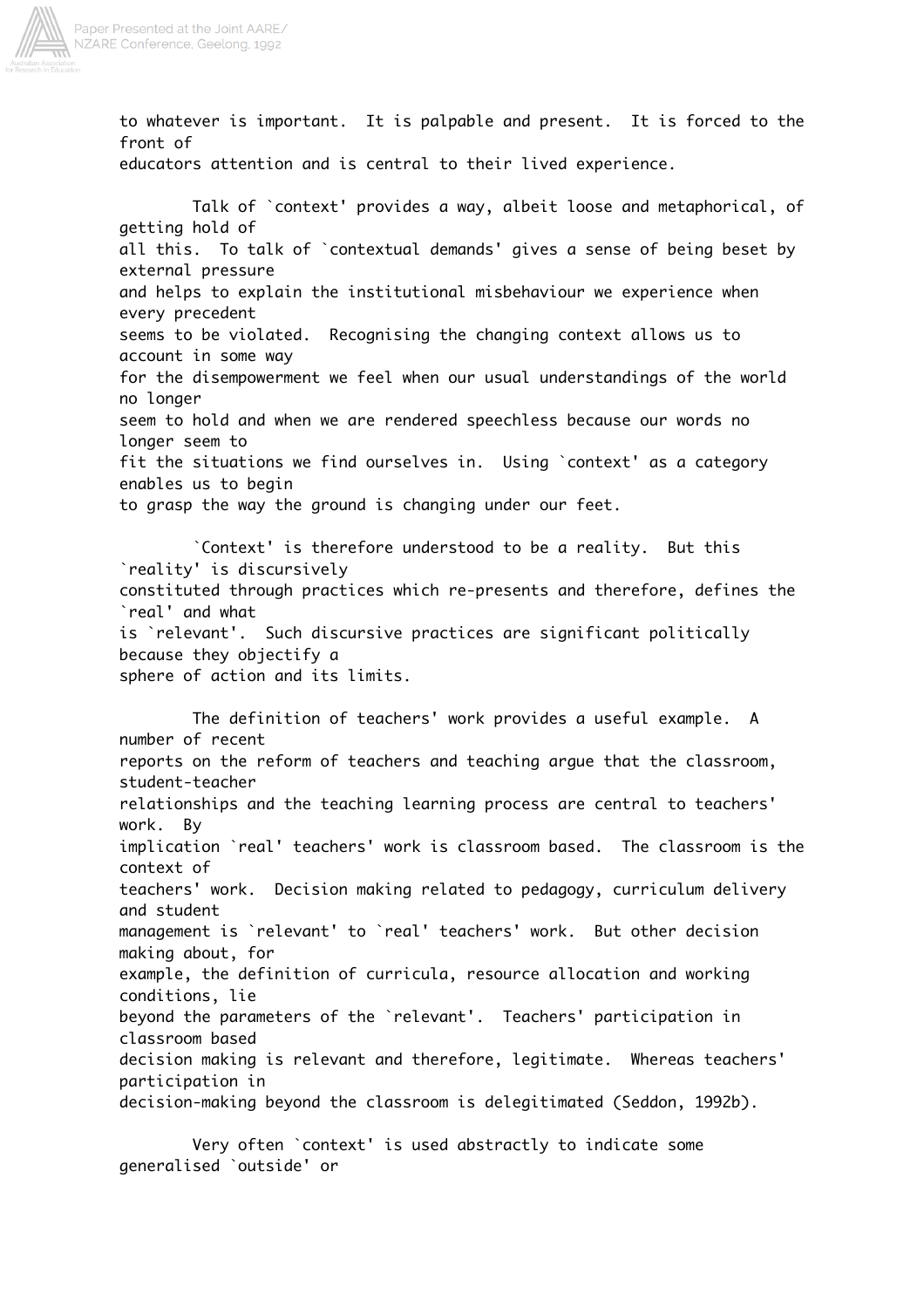

`ground' for the object or event of interest. But this abstract context can also be worked up as a more concrete ideology or narrative which is used to construct a story of the past, present and/or future. In NSW for example, the shift from the old to the new educational regime is represented as an attack on `Public Education'. As one representative of a parent organisation noted: ... Public education is the big overriding issue because there is obviously

a redefining of what public education is going on ... that's a hard one to tackle because it is a big one. You've got to try and identify where you think there's an erosion in the notion of what public education is and should do, and then tackle those things. (Allen , 1991)

`Public education' as a concrete context of education is worked up to crystallise the hopes and fears, possibilities and constraints of the present. Sloganising the regime change in this way plays an important part in mobilising people for or against certain practices. The defence of `Public Education' provides a theme - opposition to the NSW government's `reforms' - around which parents, students and teachers can work together and a loose principle which can guide their political action.

Chubb and Moe's (1990) ideology of the `one best system' is a parallel discursive practice. It mobilises people against the institutions of `democratic politics', but is particularly powerful because it is embedded in the discourse of liberalism (arising from the liberal Brookings Institute) and science (with heavy, albeit reductionist, use of statistics).

`Context' can therefore be used politically to promote and defend a particular social, institutional and discursive setting. It becomes a mobilising focus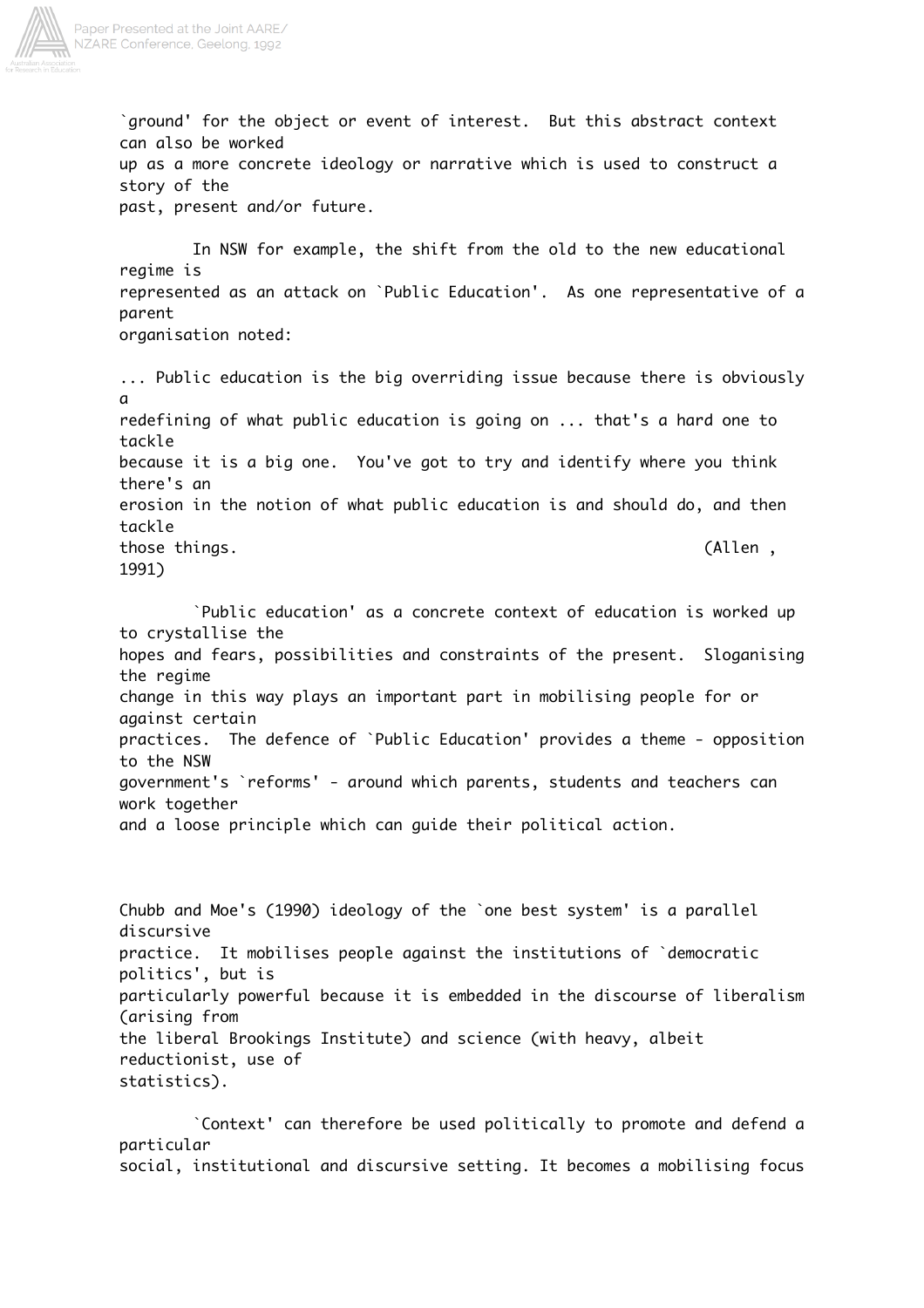

for practical politics because of the way particular understandings of `context' represent and cement relations of power and solidarity by capturing the disparate changes we experience and linking them to affective responses to change. The construction of a narrative, which gathers up our sense of loss or gain, our view of the past, and aspirations for the future, is central to this politics of context. It is politically significant because of the parameters it sets on what we think and do and because this delineation of a sphere of legitimate action creates distinctive patterns of winners and loosers. In understanding `context' as a discursive practice which

constitutes the `real' and `relevant' what emerges is the fluidity of `context'. It appears subjective, the `reality' from the perspective of participants in any setting (Goodwin and Duranti, 1992). However, it is important not to overstate this.

Individually experienced `contexts' are constituted by differently positioned individuals who exist within commonly experienced social, institutional and discursive settings. But these settings have a long history and have relatively enduring social effects which are sedimented in our contemporary practice. While there is fluidity and discontinuity, there are also continuities which structure our practice. This is evident in current educational debates where the advocates of vocationalism represent contextual changes outside education as a basis for simple institutional reforms. Their narrative of context neglects the institutional and discursive history of education and is therefore blind to significant issues which obstruct change (Seddon, 1992c). The definition of `context' as the real and relevant is also used in research. Choosing a research topic involves selecting an object of study and the things relevant to it. Discursive `lines' are drawn around the research because the researcher cannot do everything. But how those lines are drawn and how the relationship between object of

interest and its relevant backdrop are understood is important. It has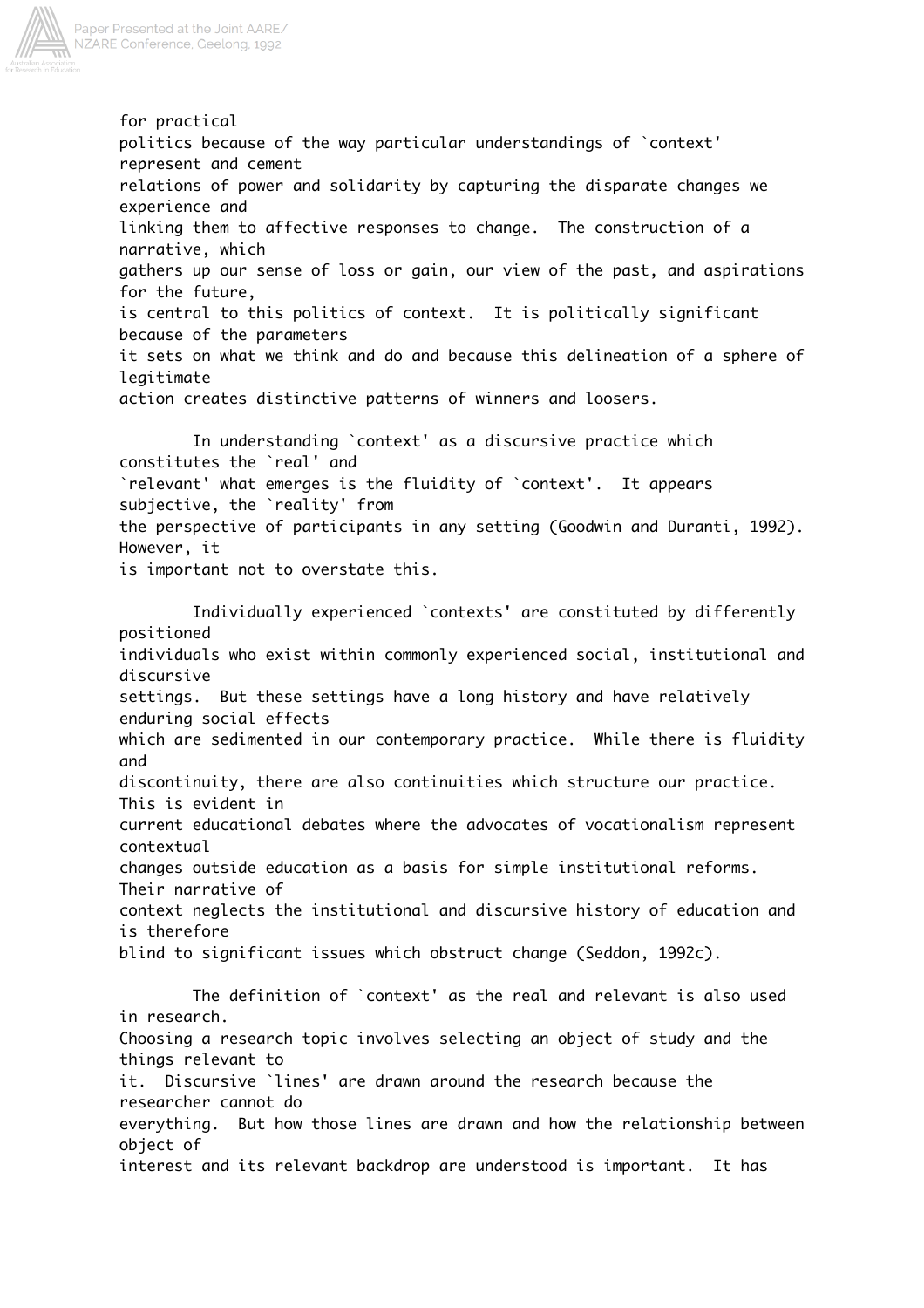

major implications for the mode of inquiry, the acceptability of experience as data, the epistemological and ontological assumptions made, the social project to which the research contributes and its social effects.

For instance, if one researches `education in context' using the onion shell model of context, one is likely to accept the objects of experience as things to work with in an unproblematic way. What is significant is the spatial arrangement of these objects and hence, their influence on education.

By contrast if context is understood as a more integrated figure and ground, using a cultural encounter model of context, one is likely to see everything as constitutive of education. The challenge is not to identify a spatially limited chunk of reality to study (picking a small topic), but to construct a frame for analysis and explanation which enables the researcher to grasp significant aspects of reality (making explicit a way of seeing the world).

`Education' or whatever is studied cannot be unproblematically accepted but is understood as social and historical practices which contribute to the formation and reformation of what we take to be `education'. Furthermore, education is not just an object of study, but is also a constitutive context of other practices or `objects of study'.

Educational research is therefore reformulated. It is no longer the study of `education in context', but the study of practices and processes of educational formation and reformation and of the contribution of educational practice to the formation and reformation of other social forms: individuals, workers, nations, societies.

What constitutes educational practice distinct from other social practices is an important question. I think it is something to do with self and social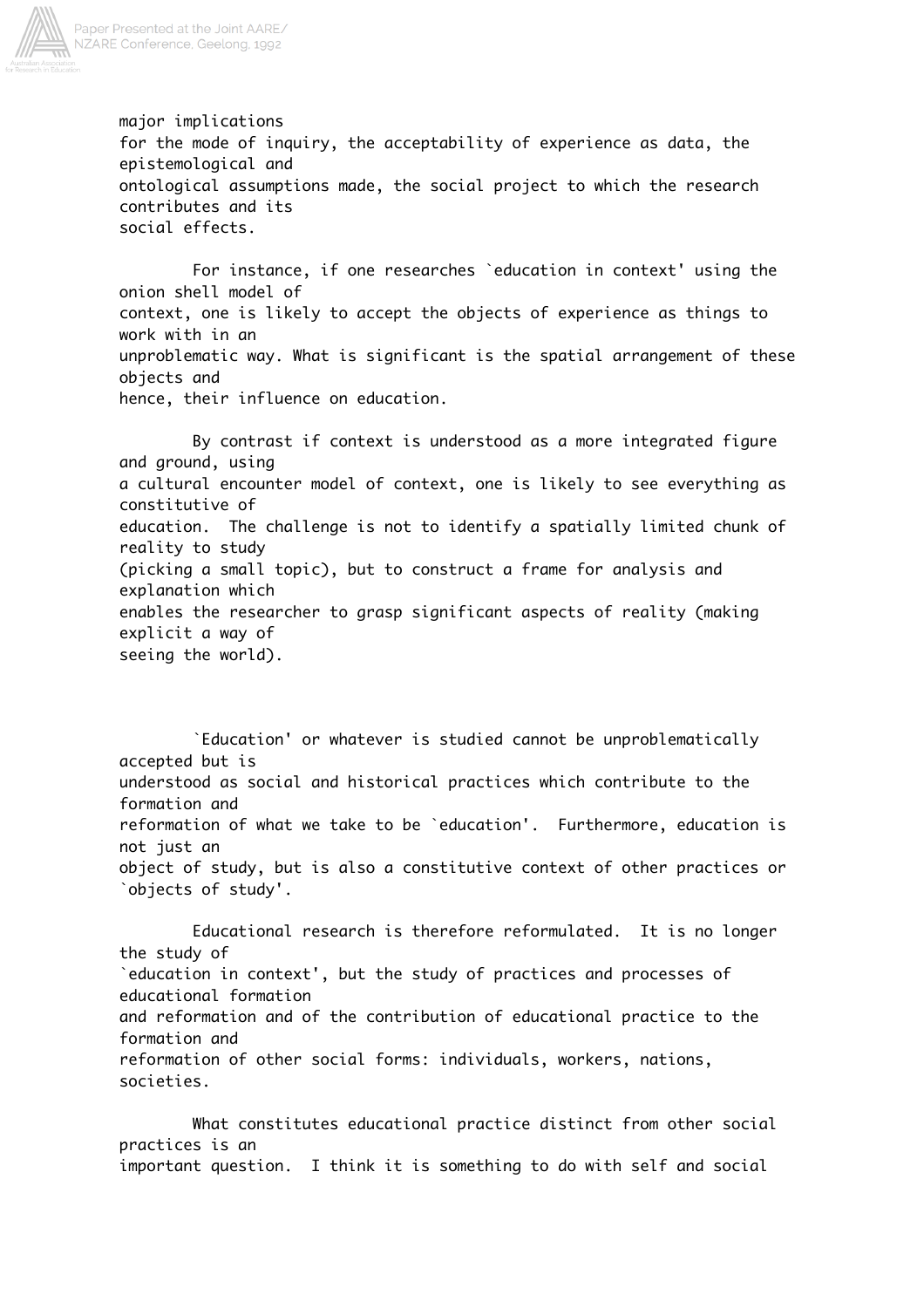

formation -- the constitution of a transformative force, either individual or collective, which acts not just to understand the world, but to change it. Who said the paradigm wars had ended? References Acker S 1990 Feminist critiques of educational practices and educational research in T Husen & T N Postlethwaite (Eds) International Encyclopedia of Educational Research, Supplement 1 Oxford Pergamon pp.236-239 Allen S 1991 Interview Altbach P G and Kelly G P 1989 Comparative Education: Alternative Approaches, in T Husen & T N Postlethwaite (Eds) International Encyclopedia of Educational Research, Supplement 1 Oxford Pergamon pp.137-144 Apple M W 1986 Teachers and Texts London Routledge Archer M 1979 The Social Origins of Educational Systems London Sage Ball S 1990 Policy and Policy Making London Routledge Bates R J 1985 Administration of education: towards a critical practice in T Husen & T N Postlethwaite (Eds) International Encyclopedia of Educational Research, Volume 1 (A-B) Oxford Pergamon pp.63-73 Burrow S 1991 Interview Campbell R F and Newell L J 1985 History of Administration in T Husen & T N Postlethwaite (Eds) International Encyclopedia of Educational Research, Volume 1 (A-B) Oxford Pergamon pp.51-59 Chubb J E and Moe T M 1990 Politics, Markets and America's Schools Washington DC Brookings Institute Collins C 1992 Upper secondary education in Australia: differing responses to a common challenge Journal of Curriculum Studies 24(3) pp.247-260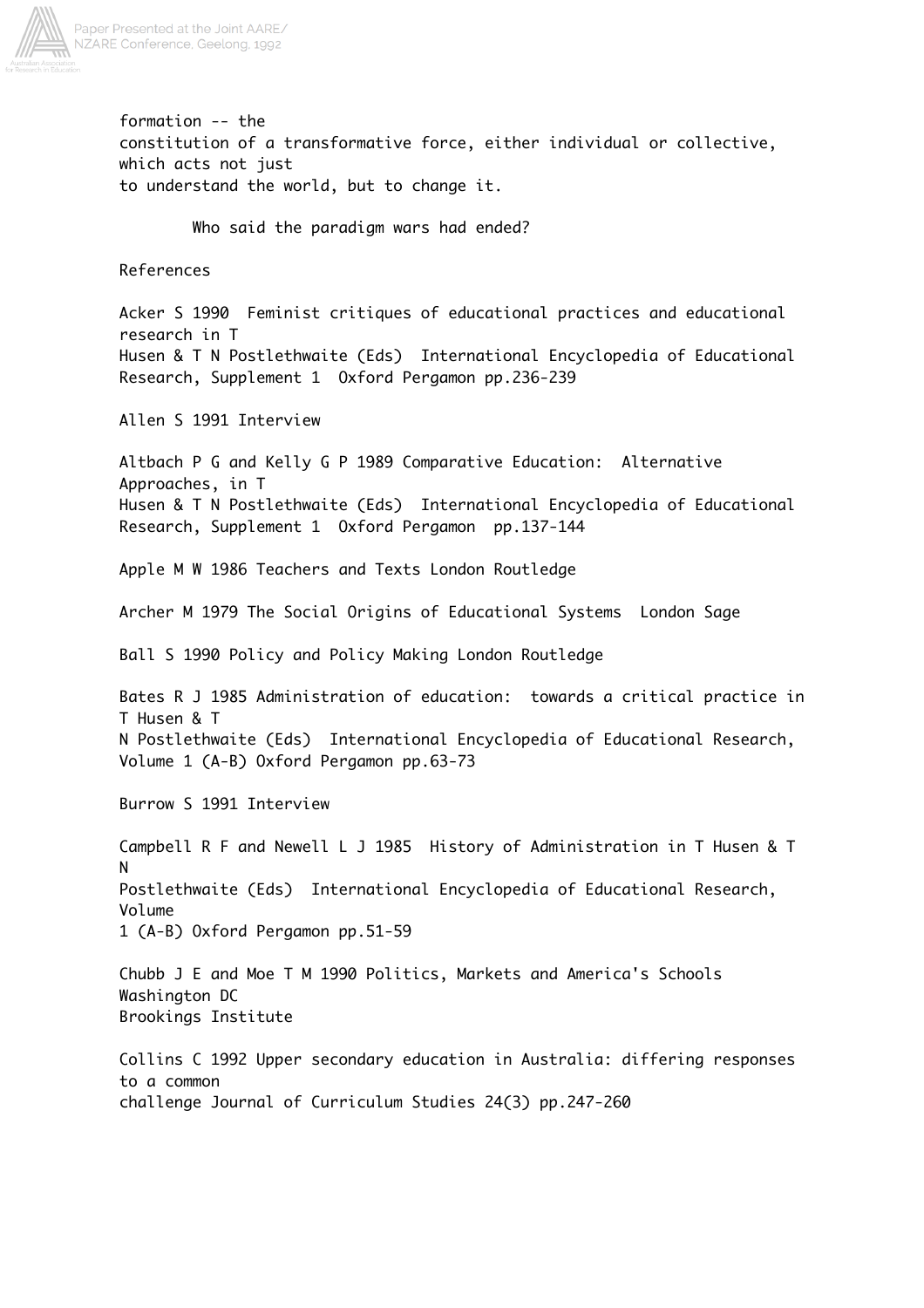

Paper Presented at the Joint AARE/ NZARE Conference, Geelong, 1992

> Connell R W 1987 Gender and Power Sydney Allen and Unwin Davis R B and Goffree F 1985 Mathematics: Elementary school programs in T Husen & T N Postlethwaite (Eds) International Encyclopedia of Educational Research, Volume 6 (M-O) Oxford Pergamon pp.3240-3244 Duranti A and Goodwin C 1992 Rethinking Context: Language as an interactive phenomena Cambridge Cambridge University Press Eckstein M A 1985 Comparative education: concepts and theory in T Husen & T N Postlethwaite (Eds) International Encyclopedia of Educational Research, Volume 2 (C) Oxford Pergamon pp.855-858 Evers C E 1990 Ethics in educational administration in T Husen & T N Postlethwaite (Eds) International Encyclopedia of Educational Research, Supplement 2 Oxford Pergamon pp.216-220 Fillion B 1985 Language across curriculum in T Husen & T N Postlethwaite (Eds) International Encyclopedia of Educational Research, Volume 5 (I-L) Oxford Pergamon pp.2878-2883 Foucault M 1977 Discipline and Punish: The birth of the prision Harmondsworth Penguin Gergen K E and Davis K E 1985 The Social Construction of the Person New York Springer Verlag vvon Glaserfeld E 1989 Constructivism in education, in T Husen & T N Postlethwaite (Eds) International Encyclopedia of Educational Research, Supplement 1 Oxford Pergamon pp.162-163 Goodlad J I 1985 Curriculum as a field of study in T Husen & T N Postlethwaite (Eds) International Encyclopedia of Educational Research, Volume 2 Oxford Pergamon pp.1141-1144 Greenfield T B 1985 Theories of educational organisation: a critical perspective in T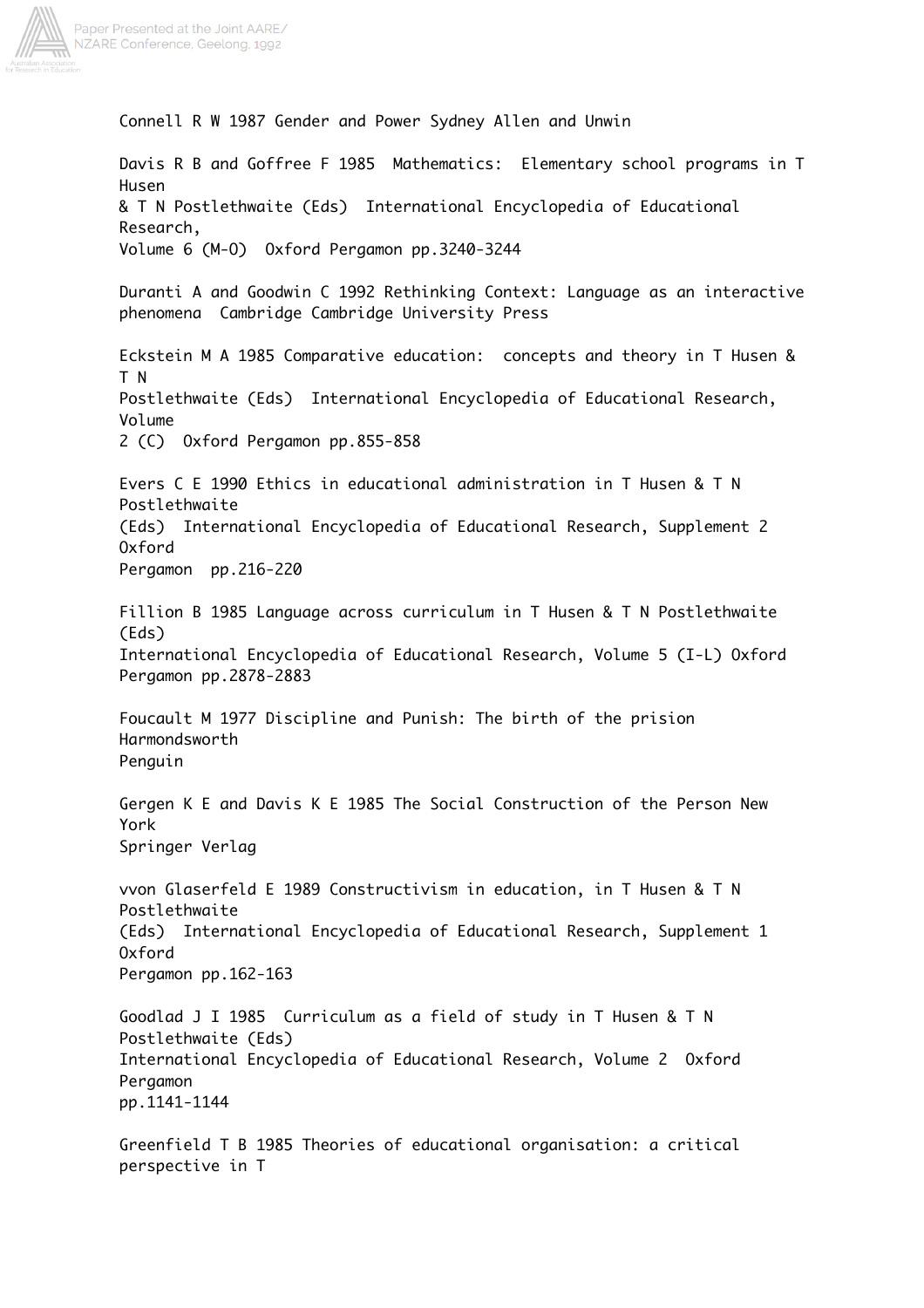

Husen & T N Postlethwaite (Eds) International Encyclopedia of Educational Research, Volume 2 Oxford Pergamon Gunstone R F 1985 Science Education: Secondary school programmes in T Husen & T N Postlethwaite (Eds) International Encyclopedia of Educational Research, Volume 8(S) Oxford Pergamon pp.4461-4465 Hales S 1985 The rediscovery of self in social psychology: theoretical and methodological implications Journal for the Theory of Social Behaviour 15 (3) pp.227-232 Hesse M 1974 The Structure of Scientific Inference London Macmillan Hesse M 1980 Revolutions and Reconstructions in the Philosophy of Science Brighton Harvester Holmes B 1981 Comparative Education: Some considerations of method London Allen and Unwin Houston J E and Barnett L 1990 Thesaurus of ERIC descriptors, 12th edition Pheonix, Arizona Oryx Husen T and Postlethwaite T N 1985 International Encyclopedia of Educational Research, 10 volumes Oxford Pergamon Husen T and Postlethwaite T N 1989 International Encyclopedia of Educational Research, Supplement 1 Oxford Pergamon Husen T and Postlethwaite T N 1990 International Encyclopedia of Educational Research, Supplement 2 Oxford Pergamon Jenkins D 1985 Curriculum research, in T Husen & T N Postlethwaite (Eds) International Encyclopedia of Educational Research, Volume 2 (C) Oxford Pergamon pp.1257-1263 Jenkins E W 1985 History of Science curriculum in T Husen & T N Postlethwaite (Eds) International Encyclopedia of Educational Research, Volume 8 (S) Oxford Pergamon pp.4453-4456 Kallos D and Lundgren U 1979 The study of curriculum as a pedagogical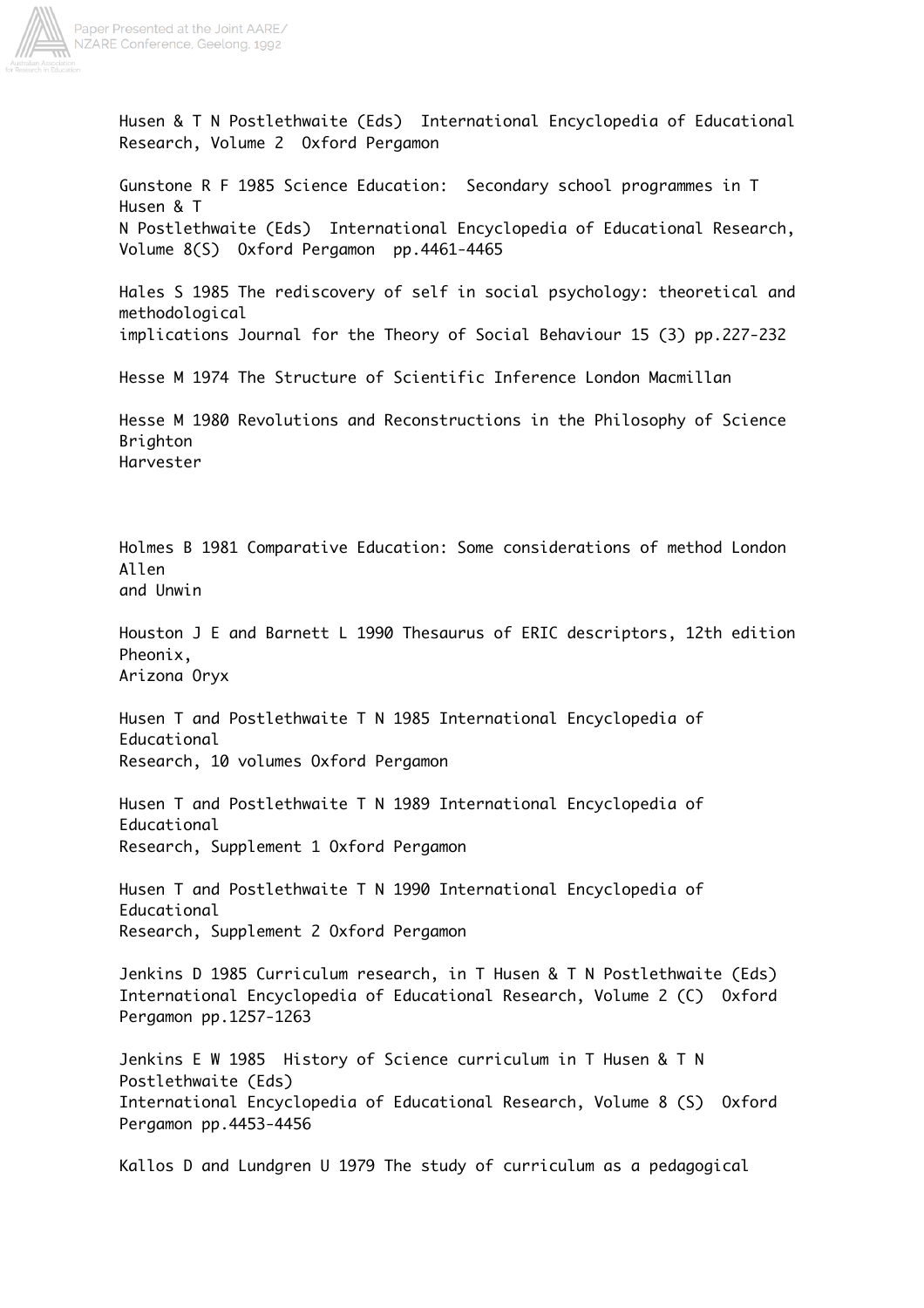

Paper Presented at the Joint AARE/ NZARE Conference, Geelong, 1992

> problem in Curriculum as a Pedagogical Problem Stockholm GWK Gleerup Kay W 1985 National character -- concept, scope and use in K Watson and R Wilson (Eds) Contemporary Issues in Comparative Education: A festschrift in honour of Professor Emeritus Vernon Mallinson London Croom Helm pp. 20-29 Keat R and Urry J 1975 Social theory as science London Routledge Keeves J 1989 Social Theory and Educational Research in T Husen & T N Postlethwaite (Eds) International Encyclopedia of Educational Research, Supplement 1 Oxford Pergamon pp. 698-706 Kuhn T S 1970 The Structure of Scientific Revolutions Chicago University of Chicago Lee V 1988 Beyond Behaviourism Hillsdale NJ Erlbaum Llewelyn S and Kelly J 1980 Individualism in psychology: A case for a new paradigm? Bulletin of the British Psychological Society (33) pp.407-411 Marginson S 1992 Economic rationalism in education Paper presented to the `Rationalising Australia conference' Flinders University February 1992 Marjoribanks K 1985 Sociology of education, in T Husen & T N Postlethwaite (Eds) International Encyclopedia of Educational Research, Volume 8 (S) Oxford Pergamon pp.4680-4700 Miller J L 1989 Gender studies: impact on school curriculum in T Husen & T N Postlethwaite (Eds) International Encyclopedia of Educational Research, Supplement 1 Oxford Pergamon pp.371-374 Mishler E G 1979 Meaning in context: Is there any other kind? Harvard Educational Review 49(1) pp.1-19 Musgrave P W 1992 The history of curriculum in T Husen & T N Postlethwaite (Eds) International Encyclopedia of Educational Research, Second Edition Oxford Pergamon (forthcoming)

Outhwaite W 1987 New Philosophies of Social Science: Realism, hermeneutics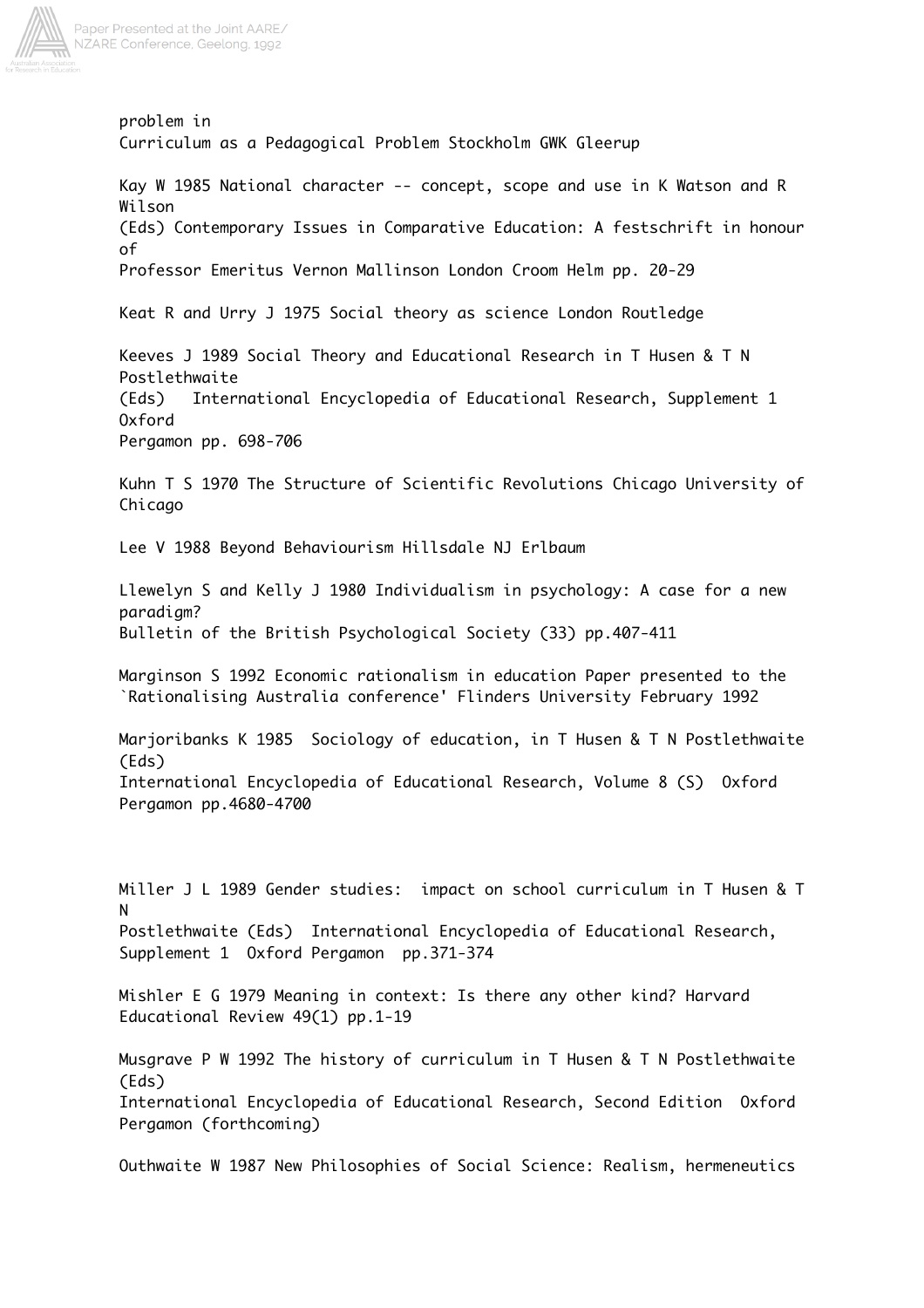

and critical theory London Macmillan Educational Ozga J and Lawn M 1988 Schoolwork: interpreting the labour process of teaching British Journal of Sociology of Education 9(3) pp.323-336 Phillips D C 1985 Philosophy of education in T Husen & T N Postlethwaite (Eds) International Encyclopedia of Educational Research, Volume 7(P-R) Oxford Pergamon pp.3859-3877 Poole M E 1980 Challenges facing educational researchers in the 1980s Australian Educational Researcher 7(1) pp.15-31 Rizvi F and Kemmis S 1987 Dilemmas of Reform: The Participation and Equity Program in Victorian schools Geelong Deakin Institute for Studies in Education Sampson E E 1983 Deconstructing psychology's subject Journal of Mind and Behaviour 4(2) pp.135-164 Sampson E E 1986 What has been inadvertantly rediscovered? A commmentary Journal for the Theory of Social Behaviour 16(1) pp.33-40 Seccord P 1990 `Subjects' versus `persons' in social psychological research in R Bhaskar (Ed) Harre and his Critics: Essays in honour of Rom Harre with his commentary on them Oxford Blackwells pp.165-188 Seddon T L 1984 Reviewing education and context - with hints from early twentieth century NSW educational reform Paper presented to the Australian Association for Research in Education conference Perth November 1984 Seddon T 1986 Education and social change: towards a critique of contextualism Australian Journal of Education 30(2) pp.150-167 Seddon T 1992 Context and Beyond: Studies in the theory and politics of schooling London Falmer (forthcoming) Seddon T 1992b Teachers' work: how is it changing and who's changing it? Education